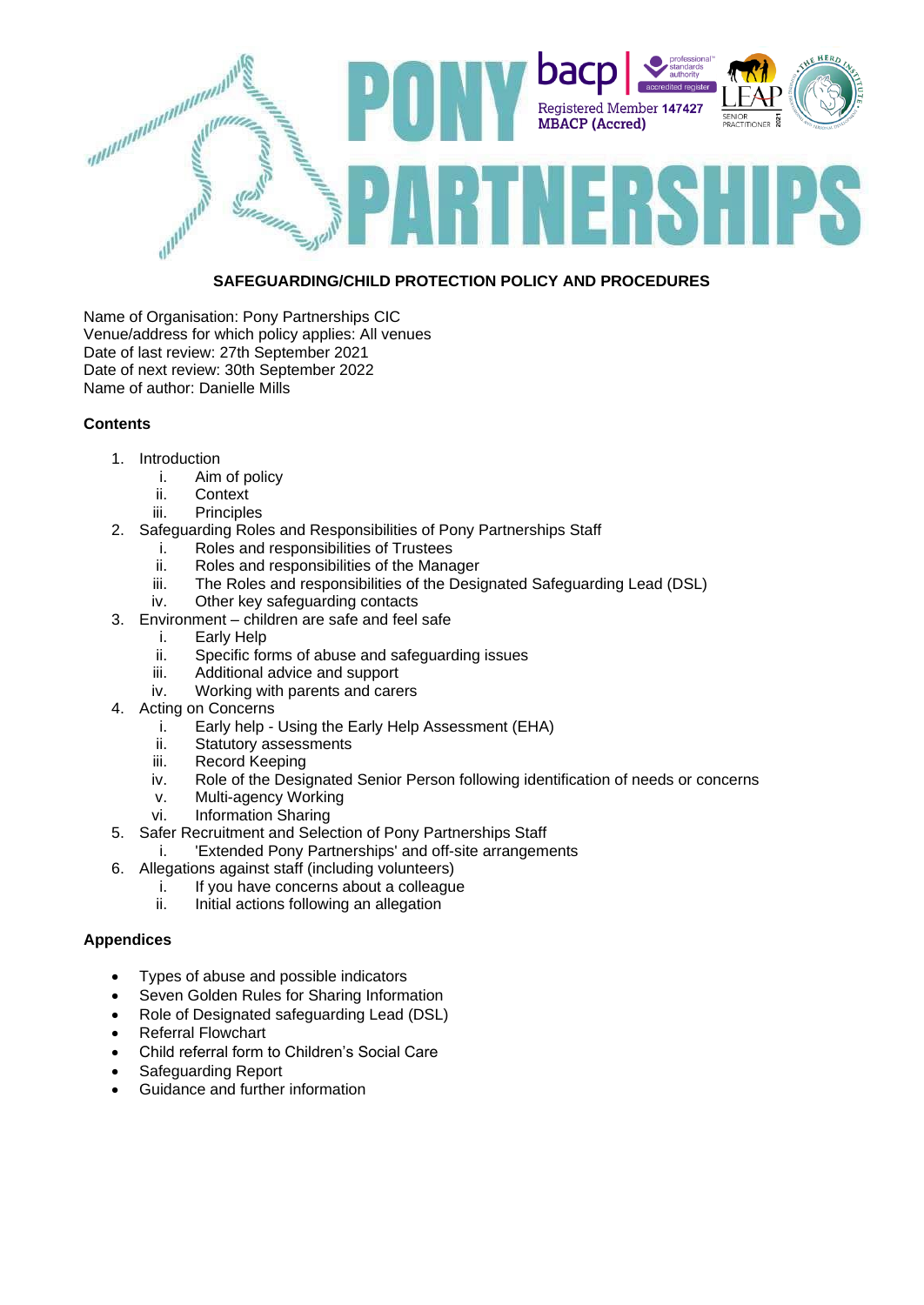# **Safeguarding/Child Protection Policy and Procedures**

## **1. Introduction**

This document outlines Pony Partnership's child protection / safeguarding policy. It appliesto all adults, including volunteers working in or on behalf of the company.

## *A child centred and coordinated approach to safeguarding*

Safeguarding and promoting the welfare of children is **everyone's** responsibility. **Everyone** who comes into contact with children and their families has a role to play. In order to fulfil thisresponsibility effectively, all practitioners will make sure their approach is child centred. This means that they will consider, at all times, what is in the **best interests** of the child.

No single practitioner can have a full picture of a child's needs and circumstances. If children and families are to receive the right help at the right time, **everyone** who comes into contact withthem has a role to play in identifying concerns, sharing information, and taking prompt action.

Safeguarding and promoting the welfare of children is defined for the purposes of this guidanceas:

- protecting children from maltreatment;
- preventing impairment of children's mental and physical health or development;
- ensuring that children grow up in circumstances consistent with the provision ofsafe and effective care; and
- taking action to enable all children to have the best outcomes.

Children includes everyone under the age of 18.

Everyone working in, or for Pony Partnerships, shares an objective to help keep children and young people safe by contributing to:

- Providing a safe environment for children and young people to learn and develop in education and therapeutic settings;
- Identifying children who may need extra help, or are suffering or likely tosuffer significant harm, and taking the appropriate action, working with other services as needed.

We will ensure that parents and our partner agencies are aware of our child protection policy by ensuring that it is displayed at our sites, by raising awareness at initial meetings with new clients and ensuring that it is on the Pony Partnerships website.

# **Policy Aims**

The aim of this policy is to outline how Pony Partnerships will:

- Promote a positive ethos where children can learn, develop, feel secure and besafe.
- Prevent unsuitable people working with children and young people.
- Promote safe practice and challenge poor and unsafe practice.
- Identify instances in which there are grounds for concern about a child's welfare and initiate or take appropriate action to keep them safe.
- Contribute to effective partnership working between parents and all those involvedwith providing services for children and young people.

The policy will be reviewed annually, unless an incident or new legislation or guidance suggests the need for an earlier date of review.

## **Context**

This policy enables Pony Partnerships to carry out our functions with a view to safeguarding and promoting

Pony Partnerships CIC (12448033) Registered Office: 84 Cheal Close, Derby, DE72 2DY









ुः<br>IM Government | THE NATIONAL LOTTERY<br>IM Government | COMMUNITY FUND

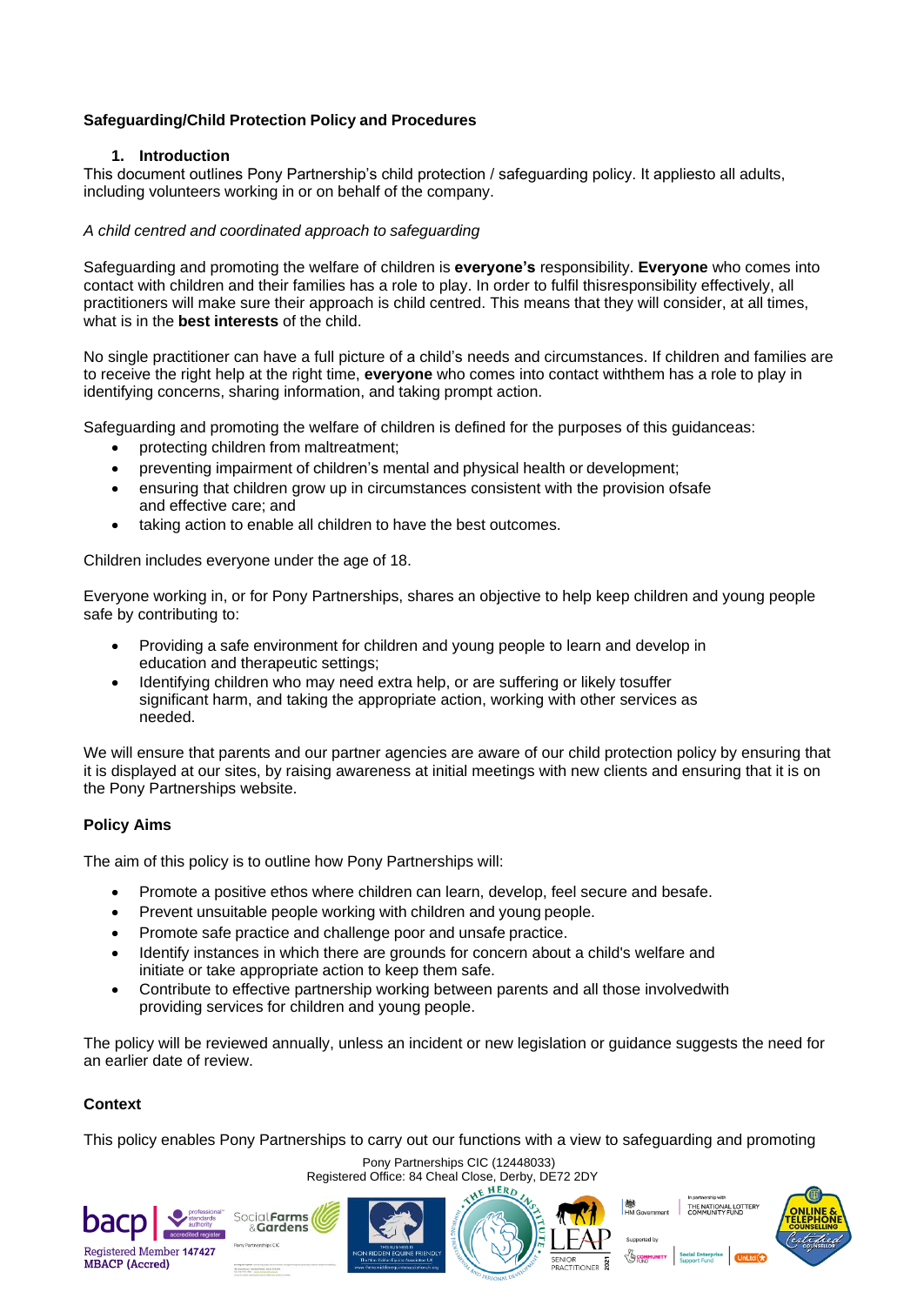the welfare of children under sections 175 and 157 of the Education Act (2002). The policy is in line with the following legislation and guidance:

- Working Together to Safeguard Children (2018)
- Children Act 1989 and 2004
- Keeping Children Safe in Education (2021)
- Information Sharing: Advice for practitioners providing safeguarding services to children, young people, parents, and carers (2015)
- Protection of Freedoms Act (2012)

The policy is consistent with Derby and Derbyshire Safeguarding Children web-based procedures which can be located on [www.derbyscb.org.uk. P](http://www.derbyscb.org.uk/)ony Partnerships will adhere to the Derby and Derbyshire Safeguarding Children procedures (will a young person come from another local authority then the first point of call would be to contact the duty social care team or local safeguarding board for direction/guidance – see appendix 6).

Safeguarding the welfare of children is more than purely child protection; it will permeate all activity and functions. This policy therefore complements and supports a range of other company policies, such as, but not exclusively;

- Health and safety
- **Behaviour Policy**
- Providing first aid (see Health and Safety policy)
- Safer recruitment and selection, including single central record
- Staff behaviour (code of conduct)
- Complaints procedure
- Information sharing

## **Principles**

Safeguarding arrangements within Pony Partnerships are underpinned by the 2 key principles:

- Everyone who comes in to contact with children and their families has a role to playin safeguarding children. All staff, trainees and volunteers have a responsibility androle to play to safeguard and promote the welfare of children. Staff members will maintain an attitude of "it could happen here" where safeguarding is concerned.
- When concerned about the welfare of a child, staff will always act in the best interests of the child. Pony Partnerships operates a client centred approach considering client's views and voices. The client's wishes and feelings will be considered when determining what action to take and services to provide toprotect individuals children through ensuring there are systems in place for clients to express their views and give feedback.

# **2. Safeguarding Roles and Responsibilities of Staff**

All adults working in, or on behalf of Pony Partnerships have a responsibility to safeguard and promote the welfare of children. This includes:

- Responsibility to provide a safe environment in which children can learn and develop.
- To identify children who may need extra help or who are suffering or arelikely to suffer significant harm. All staff than have a responsibility to take appropriate action, working with services as needed.

Staff induction will include organisation vision, aspirations, and expectation of all staff as well as what is considered acceptable and what is not. They will also receive information about systems within Pony Partnerships which support safeguarding. This includes the child protection/safeguarding policy, staff behaviour policy (code of conduct) and the role of the designated safeguarding lead (DSL) at Pony

Pony Partnerships CIC (12448033)

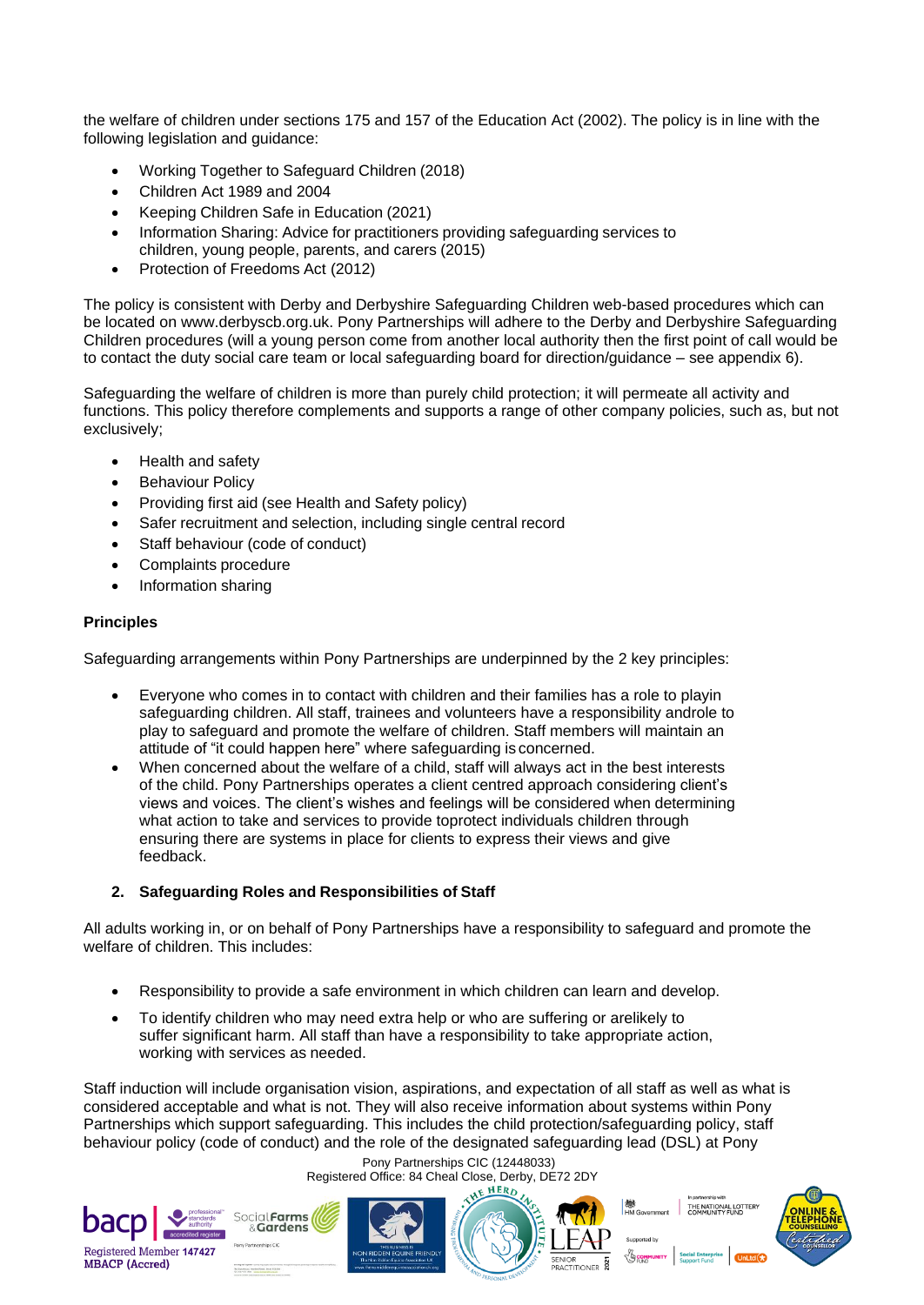Partnerships and the organisations we are working with. All staff will:

- Read and sign to say that they have read and understood Keeping Children Safe in Education (KCSIE) for School and College Staff (part one) (2021).
- Receive safeguarding training which is regularly updated so they are equipped with the knowledge and skills to keep children safe.

We will engender the principle that safeguarding is 'everyone's responsibility'.

## **Roles and Responsibilities of Trustees**

The Trustees have the responsibility to ensure that Pony Partnerships complies with safeguarding duties under legislation. Safeguarding is a standing item at all managementand staff meetings.

The Trustees will ensure that:

- Pony Partnerships contributes to inter-agency working in line with Working Together to Safeguard Children (2021) by:
- Providing a co-ordinated offer of early help when low level or emerging needs of children are identified;
- Contributing to inter-agency support to children subject to child in need orchild protection plans; and
- Allowing access for Children's Social Care to conduct or considerconducting an assessment.
- Pony Partnership's safeguarding arrangements consider procedures andpractice of the local authority as part of the inter-agency safeguarding procedures set up by Derby and Derbyshire Safeguarding Children Boards' (DSCBs). This includes co-operation between partner agencies and providing information to the Derby SCB to allow it to perform its functions.
- When a young person comes from another local authority then the first point of call would be to contact the duty social care team or local safeguarding board for direction/guidance (see appendix six and seven).
- The Trustees will liaise with the Local Authority Designated Officer (LADO) (also known as Designated Officer) and partner agencies in event of any allegations ofabuse made against the Management.
- There is an effective child protection policy which is consistent with DSCB procedures, along with a staff behaviour policy (code of conduct). This will be provided to all staff on induction, will be updated annually and available on Pony Partnerships' website.
- All policies and procedure adopted by the Trustees, particularly concerningreferrals of suspected abuse and neglect, are followed by staff.
- A member of the Management team is appointed to the role of Designated Safeguarding Lead (DSL); this will be explicit in the role holder's job description,have the appropriate authority and given time, funding, training, resources, and support to fulfil their role effectively.
- The DSL will undergo training at a minimum every two years. The Management and other staff will undergo child protection training regularly. Staff training will be consistent with the DSCB guidance Training Pathways for Education Provider's.
- People who pose a risk of harm are prevented from working with children by:
	- $\circ$  Adhering to statutory responsibilities to check staff working with children, taking proportionate decisions on whether to ask for checks beyond what isrequired and ensuring volunteers are appropriately supervised.
	- $\circ$  Having a written recruitment and selection policies and procedures inplace.
	- $\circ$  The presence of at least one person on any appointment panel who has undertaken recruitment training.
- There are procedures in place to handle allegations of abuse against staff and volunteers and that such allegations are referred to the LADO/Designed Officer atthe local authority and that procedures are in place to make a referral to the Disclosure and Barring Service when the criteria have been met. There are also procedures in place to handle allegations against other children.
- There are systems in place for children to express their views and feedback. Staff will not agree confidentiality and will always act in the best interests of thechild.











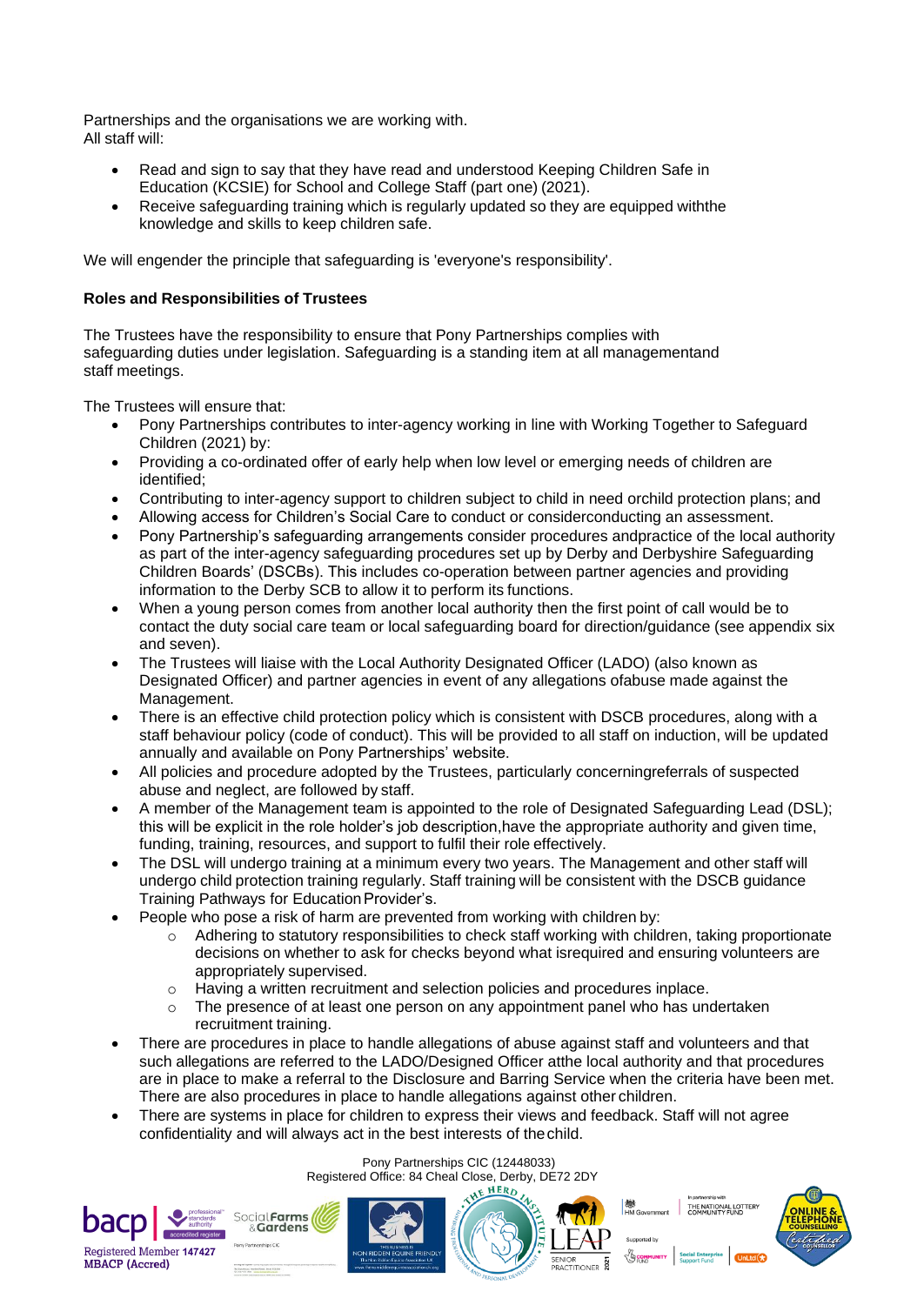- There are appropriate safeguarding responses to children who go missing fromtherapy, particularly on repeat occasions.
- Any deficiencies or weaknesses in regard to safeguarding arrangements that arebrought to their attention are addressed without delay.

## **Roles and Responsibilities of the Manager**

The Manager will ensure that:

- The policies and procedures adopted by the Trustees are fully implemented andfollowed by all staff.
- Sufficient time and resources are allocated to enable the Designated SafeguardingLead (DSL) and other staff to discharge their responsibilities, including recording and monitoring safeguarding activities, taking part in strategy discussions, other inter-agency meetings and contributing to the assessment of children.
- All staff and volunteers feel able to raise concerns about poor or unsafe practice with regard to children, and concerns are addressed sensitively and effectively in atimely manner.
- The child's safety and welfare is addressed through the therapeutic work
- Education Welfare Staff and Social Workers are informed immediately when a childwho is looked after or subject to a child in need plan or a protection plan goes missing (DSCB Safeguarding Children procedures chapter 1.6.7).
- They undertake appropriate training to carry out their safeguarding responsibilitieseffectively and keep this up to date.

## **The Roles and Responsibilities of the Designated Safeguarding Lead (DSL**)

The DSL is a senior member of staff who co-ordinates Pony Partnerships safeguarding and child protection arrangements by providing advice and support to other staff on child welfareand child protection matters, to take part in strategy meetings and inter-agency meetings – and /or to support other staff to do so - and to contribute to the assessment of children.

The DSL liaises with the local authority and works with other agencies in line with WorkingTogether to Safeguard Children (2018). Where there are serious/complex needs or child protection concerns, this includes referrals to Children's Social Care. In exceptional circumstances, i.e., in an emergency or concern that appropriate action hasn't been taken,staff members can speak directly to Children's Social Care.

## **Roles and Responsibilities of other Pony Partnerships Staff**

Any concerns must be discussed with the Designated Safeguarding Lead (DSL).

If staff members are unsure, they will always speak to the DSL to clarify the situation and agree if any action is needed. Staff have a responsibility to record all concerns (using PonyPartnership's concerns form) and forward this to the DSL or their deputy. All staff will work with the DSL and where appropriate support Social Workers to take decisions about individual children.

All staff, including volunteers and temporary staff must understand how PonyPartnerships safeguards and promotes the welfare of children, including the Pony Partnerships child protection policy, their role, and responsibilities in this and how to report any concerns.

Pony Partnerships staff with specific safeguarding responsibilities

• Name of Designated Safeguarding Lead: Danielle Mills, Director and Manager.

## **3. Safe Environment – children are safe and feel safe**

Pony Partnerships adopts an open and accepting attitude towards children as part of our responsibility. Children, parents, and staff will be free to talk about any concerns and will seePony Partnerships as a safe place when there are difficulties. Children's and clients worries and fears will be taken seriously, and children

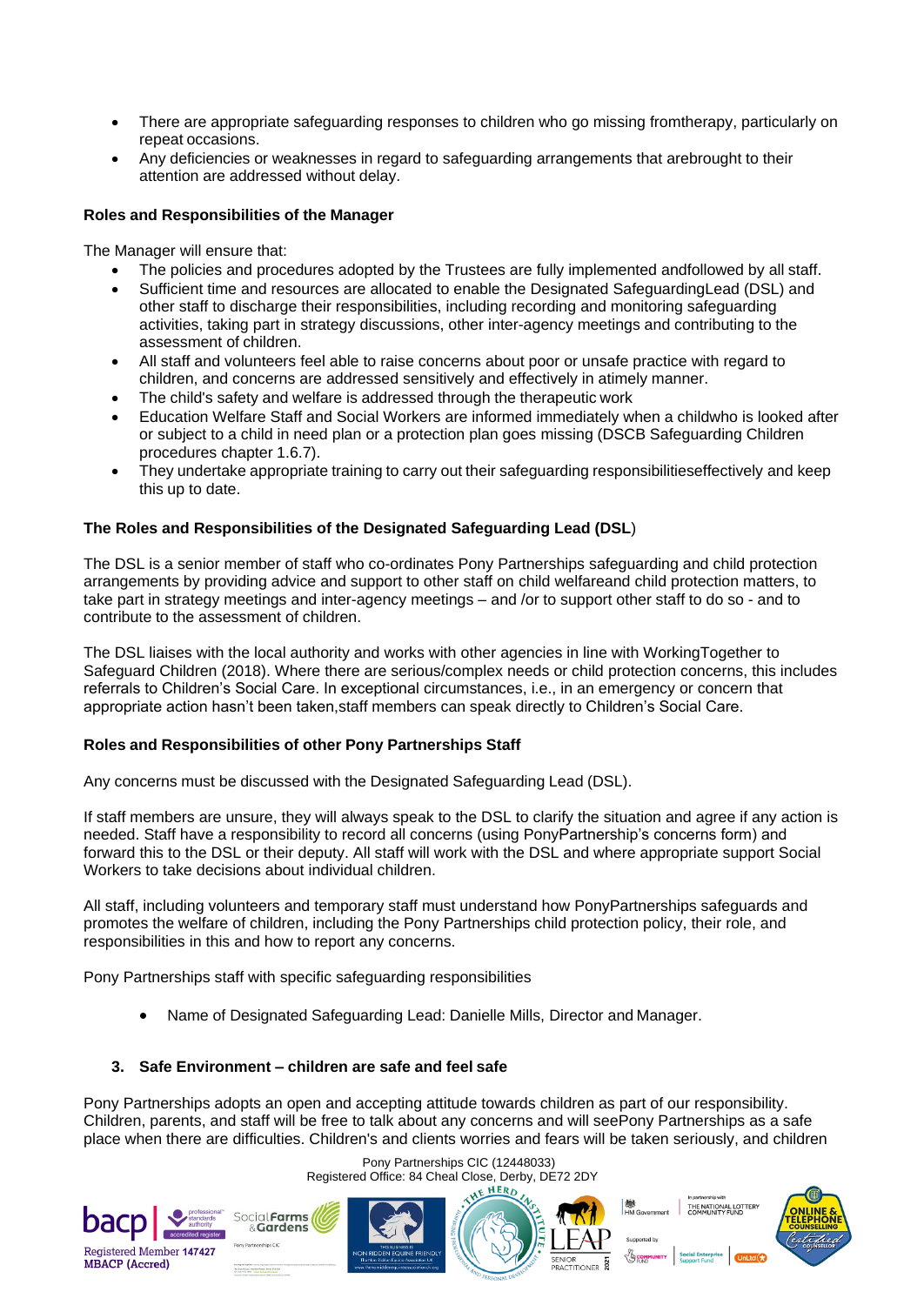and clients are encouraged to seek help from staff. Pony Partnerships will therefore ensure that:

- An ethos where children and clients feel secure and are encouraged to talk and arelistened too, taken seriously, and responded to appropriately is established and maintained.
- Children and clients are involved in the decision-making which affects them.
- Children and clients know that there are staff whom they can approach if they areworried or have difficulties and Pony Partnerships has well developed listening systems.
- Posters are displayed which detail contact numbers for appropriate supportservices and child protection helplines i.e., DSCB and Childline.
- There is a clear written statement of the standards of behaviour and the boundaries of appropriate behaviour expected of staff and clients (see behaviourpolicy) that is understood and endorsed by all.
- Positive and safe behaviour is encouraged among clients and staff are alert to changes in child's or client's behaviour and recognise that challenging behaviourmay be an indicator of abuse.
- Effective working relationships are established with parents and colleagues frompartner agencies.
- There is an awareness that personal and family circumstances and lifestyles ofsome children lead to an increased risk of neglect and or abuse.
- Staff are appropriately trained in safeguarding according to their roles and responsibilities, have regular opportunities for safeguarding briefings and recordsare kept of all training undertaken.
- Safer recruitment procedures are used to make sure that all appropriate checksare carried out on staff (and volunteers) who work with children.
- Volunteers are appropriately supervised.
- Any groups using Pony Partnerships' premises for the provision of services to children have their own safeguarding policies, or adopt Pony Partnerships' policy,and have satisfactorily completed all appropriate checks.

# **Early Help**

Any child may benefit from early help, but all staff will be particularly alert to the potential need for early help for a child who:

- is disabled and has specific additional needs;
- has special educational needs (whether or not they have a statutory education, health, and care plan);
- is a young carer;
- is showing signs of being drawn in to anti-social or criminal behaviour, includinggang involvement and association with organised crime groups;
- is frequently missing/goes missing from care or from home;
- is misusing drugs or alcohol themselves;
- is at risk of modern slavery, trafficking or exploitation;
- is in a family circumstance presenting challenges for the child, such as substance abuse, adult mental health problems or domesticabuse;
- has returned home to their family from care;
- is showing early signs of abuse and/or neglect;
- is at risk of being radicalised or exploited;
- is a privately fostered child.

Special consideration, where possible, includes the provision of safeguarding information, resources and support services in community languages and accessible formats.

# **Specific forms of abuse and safeguarding issues.**

We recognise that some children will be at increased risk of neglect and or abuse. Many factors can contribute to an increase in risk, including prejudice and discrimination, isolation,social exclusion, communication issues and reluctance on the part of some adults to accept that abuse happens, or who have a high level of tolerance

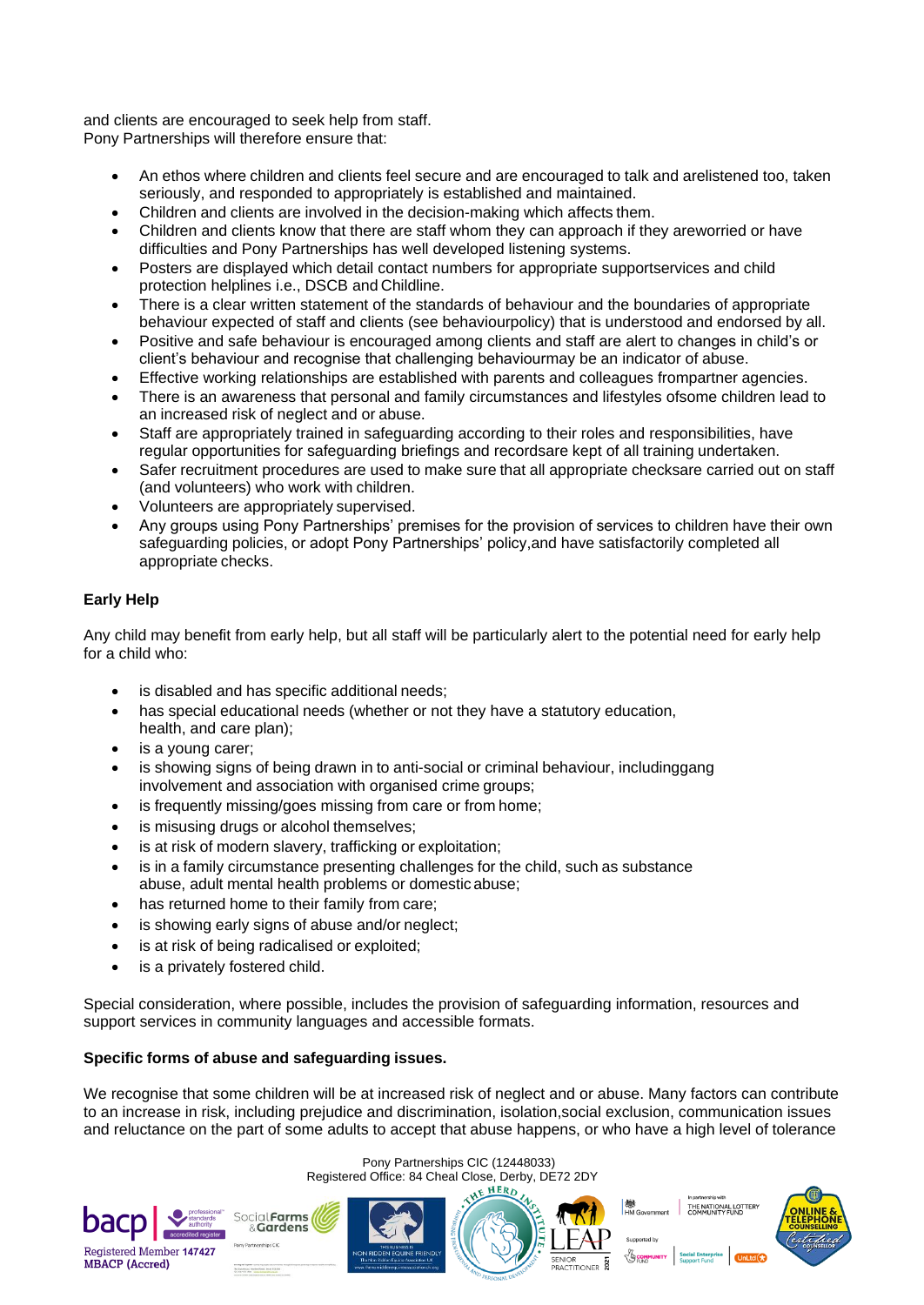#### in respect of neglect. **Abuse and neglect**

Knowing what to look for is vital to the early identification of abuse and neglect. All staff will be aware of indicators of abuse and neglect so that they are able to identify cases of children who may need help or protection. If staff are unsure, they will always speakto the designated safeguarding lead (or deputy).

All staff will be aware that abuse, neglect, and safeguarding issues are rarely stand-aloneevents that can be covered by one definition or label. In most cases, multiple issues will overlap with one another.

All staff will be aware that safeguarding incidents and/or behaviours can be associated withfactors outside of Pony Partnerships CIC and/or can occur between children outside of these environments. All staff, but especially the designated safeguarding lead (and deputies) will consider whether children are at risk of abuse or exploitation in situations outside their families.

Extra-familial harms take a variety of different forms and children can be vulnerable to multiple harms including (but not limited to) sexual exploitation, criminal exploitation, andserious youth violence.

#### *Indicators of abuse and neglect*

**Abuse:** a form of maltreatment of a child. Somebody may abuse or neglect a child by inflicting harm or by failing to act to prevent harm. Children may be abused in a family or in an institutional or community setting by those known to them or, more rarely, by others.

Abuse can take place wholly online, or technology may be used to facilitate offline abuse. Children may be abused by an adult or adults or by another child or children.

**Physical abuse:** a form of abuse which may involve hitting, shaking, throwing, poisoning, burning, or scalding, drowning, suffocating, or otherwise causing physical harm to a child. Physical harm may also be caused when a parent or carer fabricates the symptoms of, or deliberately induces, illness in a child.

**Emotional abuse:** the persistent emotional maltreatment of a child such as to cause severe and adverse effects on the child's emotional development. It may involve conveying to a child that they are worthless or unloved, inadequate, or valued only insofar as they meet the needs of another person. It may include not giving the child opportunities to express their views, deliberately silencing them or 'making fun' of what they say or how they communicate. It may feature age or developmentally inappropriate expectations being imposed on children. These may include interactions that are beyond a child's developmental capability as well as overprotection and limitation of exploration and learning or preventing the child from participating in normal social interaction. It may involve seeing or hearing the ill-treatment of another. It may involve serious bullying (including cyberbullying), causing children frequently to feel frightened or in danger, or the exploitation or corruption of children. Some level of emotional abuse is involved in all types of maltreatment of a child, although it may occur alone.

**Sexual abuse:** involves forcing or enticing a child or young person to take part in sexual activities, not necessarily involving a high level of violence, whether or not the child is aware of what is happening. The activities may involve physical contact, including assault by penetration (for example rape or oral sex) or nonpenetrative acts such as masturbation, kissing, rubbing, and touching outside of clothing. They may also include non-contact activities, such as involving children in looking at, or in the production of, sexual images, watching sexual activities, encouraging children to behave in sexually inappropriate ways, or grooming a child in preparation for abuse.

Sexual abuse can take place online, and technology can be used to facilitate offline abuse. Sexual abuse is not solely perpetrated by adult males. Women can also commit acts of sexual abuse, as can other children. The sexual abuse of children by other children is a specific safeguarding issue in education (also known as peer-on-peer abuse) (see paragraph 49 of KCSIE 2021).

**Neglect:** the persistent failure to meet a child's basic physical and/or psychological needs, likely to result in the serious impairment of the child's health or development. Neglect may occur during pregnancy, for example, as a result of maternal substance abuse. Once a child is born, neglect may involve a parent or carer

> Pony Partnerships CIC (12448033) Registered Office: 84 Cheal Close, Derby, DE72 2DY











THE NATIONAL LOTTERY

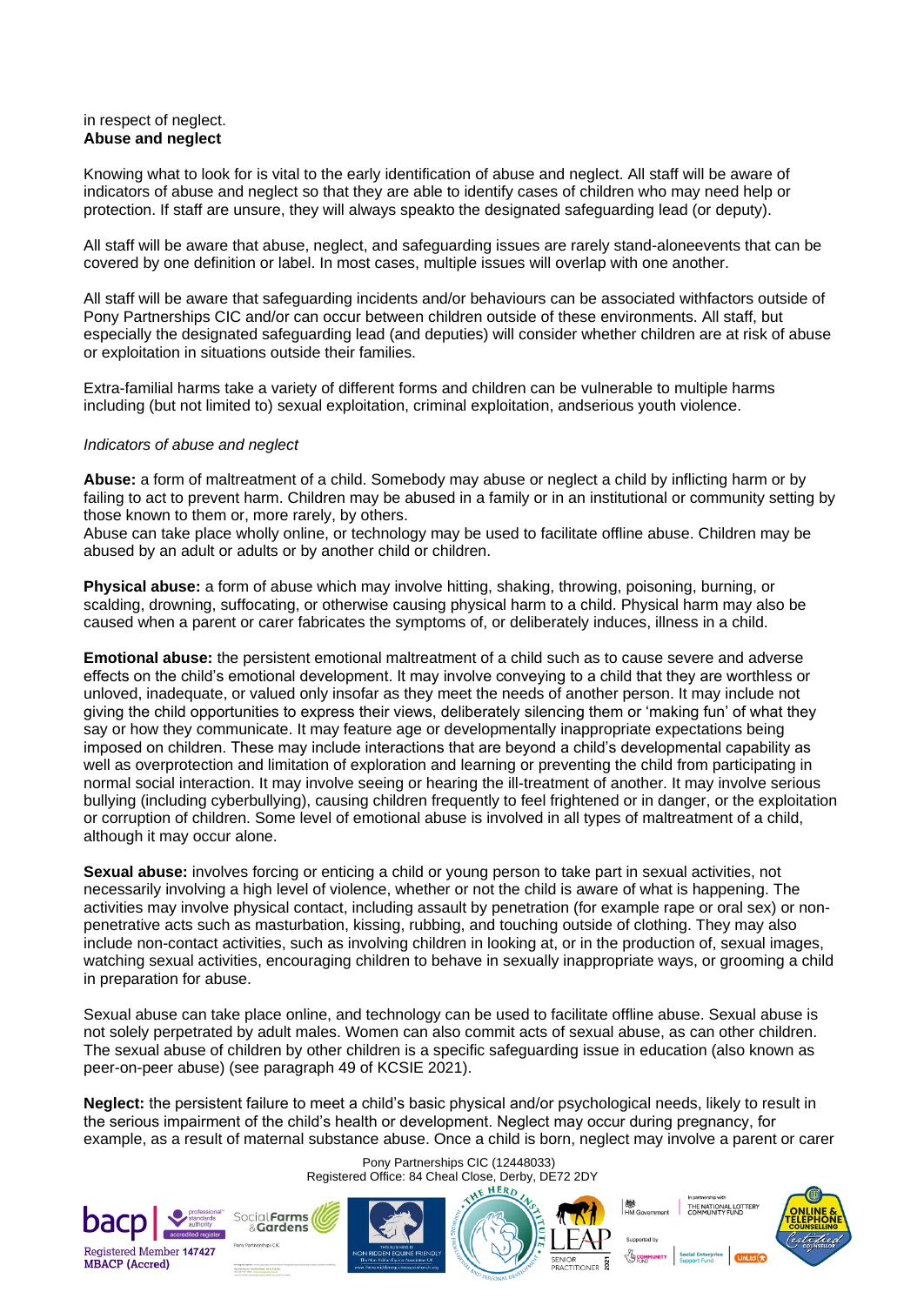failing to: provide adequate food, clothing, and shelter (including exclusion from home or abandonment); protect a child from physical and emotional harm or danger; ensure adequate supervision (including the use of inadequate caregivers); or ensure access to appropriate medical care or treatment. It may also include neglect of, or unresponsiveness to, a child's basic emotional needs.

#### *Safeguarding issues*

All staff will have an awareness of safeguarding issues that can put children at risk of harm.Behaviours linked to issues such as drug taking, alcohol abuse, deliberately missing education, and sexting (also known as youth produced sexual imagery) put children in danger. All staff will have an awareness of safeguarding issues that can put children at risk of harm. Behaviours linked to issues such as drug taking, alcohol abuse, deliberately missing education, and sexting (also known as youth produced sexual imagery) put childrenin danger.

**Mental Health**: All staff will also be aware that mental health problems can, in some cases, be an indicator that a child has suffered or is at risk of suffering abuse, neglect or exploitation. Only appropriately trained professionals will attempt to make a diagnosis of a mental health problem. Staff, however, are well placed to observe children day-to-day and identify those whose behaviour suggests that they may be experiencing a mental health problem or be at risk of developing one.

Where children have suffered abuse and neglect, or other potentially traumatic adverse childhood experiences, this can have a lasting impact throughout childhood, adolescence and into adulthood. It is key that staff are aware of how these children's experiences, can impact on their mental health, behaviour, and education.

If staff have a mental health concern about a child that is also a safeguarding concern, immediate action will be taken, following their child protection policy, and speaking to the designated safeguarding lead or a deputy.

The Department for Education The department has published advice and guidance on [Preventing and](https://assets.publishing.service.gov.uk/government/uploads/system/uploads/attachment_data/file/623895/Preventing_and_tackling_bullying_advice.pdf)  [Tackling Bullying,](https://assets.publishing.service.gov.uk/government/uploads/system/uploads/attachment_data/file/623895/Preventing_and_tackling_bullying_advice.pdf) and [Mental Health and Behaviour in Schools](https://www.gov.uk/government/publications/mental-health-and-behaviour-in-schools--2) . In addition, Public Health England has produced a range of resources to support the promotion positive health, wellbeing and resilience among young people including its guidance [Promoting children and young people's emotional health andwellbeing. I](https://www.gov.uk/government/publications/promoting-children-and-young-peoples-emotional-health-and-wellbeing)ts resources include social media, forming positive relationships, smoking and alcohol. See [Rise Above](https://campaignresources.phe.gov.uk/schools/topics/rise-above/overview) for links to all materials and lesson plans.

**Children and the Court System:** Children are sometimes required to give evidence in criminal courts, either for crimes committed against them or for crimes they have witnessed. There are two age appropriateguides to support children [5-11-year](http://formfinder.hmctsformfinder.justice.gov.uk/ywp-5-11-eng.pdf) olds and [12-17](http://formfinder.hmctsformfinder.justice.gov.uk/ywp-12-17-eng.pdf) year olds.

The guides explain each step of the process, support and special measures that are available. There are diagrams illustrating the courtroom structure and the use of video links isexplained.

Making child arrangements via the family courts following separation can be stressful and entrench conflict in families. This can be stressful for children. The Ministry of Justice has launched an online [child arrangements](https://helpwithchildarrangements.service.justice.gov.uk/)  [information tool](https://helpwithchildarrangements.service.justice.gov.uk/) with clear and concise information on thedispute resolution service. This may be useful for some parents and carers.

**Children Missing Education (CME):** All Pony Partnerships staff will be aware that children going missing, particularly repeatedly, can act as a vital warning sign of a range of safeguarding possibilities. This may include abuse and neglect, which may include sexual abuse or exploitation and child criminal exploitation. It may indicate mental health problems, risk of substance abuse, risk of travelling to conflict zones, risk of female genital mutilation or risk of forced marriage. Early intervention is necessary to identify the existence of any underlying safeguarding risk and to help prevent the risks of a child going missing in future. Staff will be aware of the procedures for dealing with children that go missing from therapy, particularly on repeat occasions, to help identify the risk of abuse and neglect, including sexual exploitation,and to help prevent the risks of their going missing in future.

Pony Partnerships CIC (12448033)

DaCD Registered Member 147427 **MBACP** (Accred)







THE NATIONAL LOTTERY<br>COMMUNITY FUND

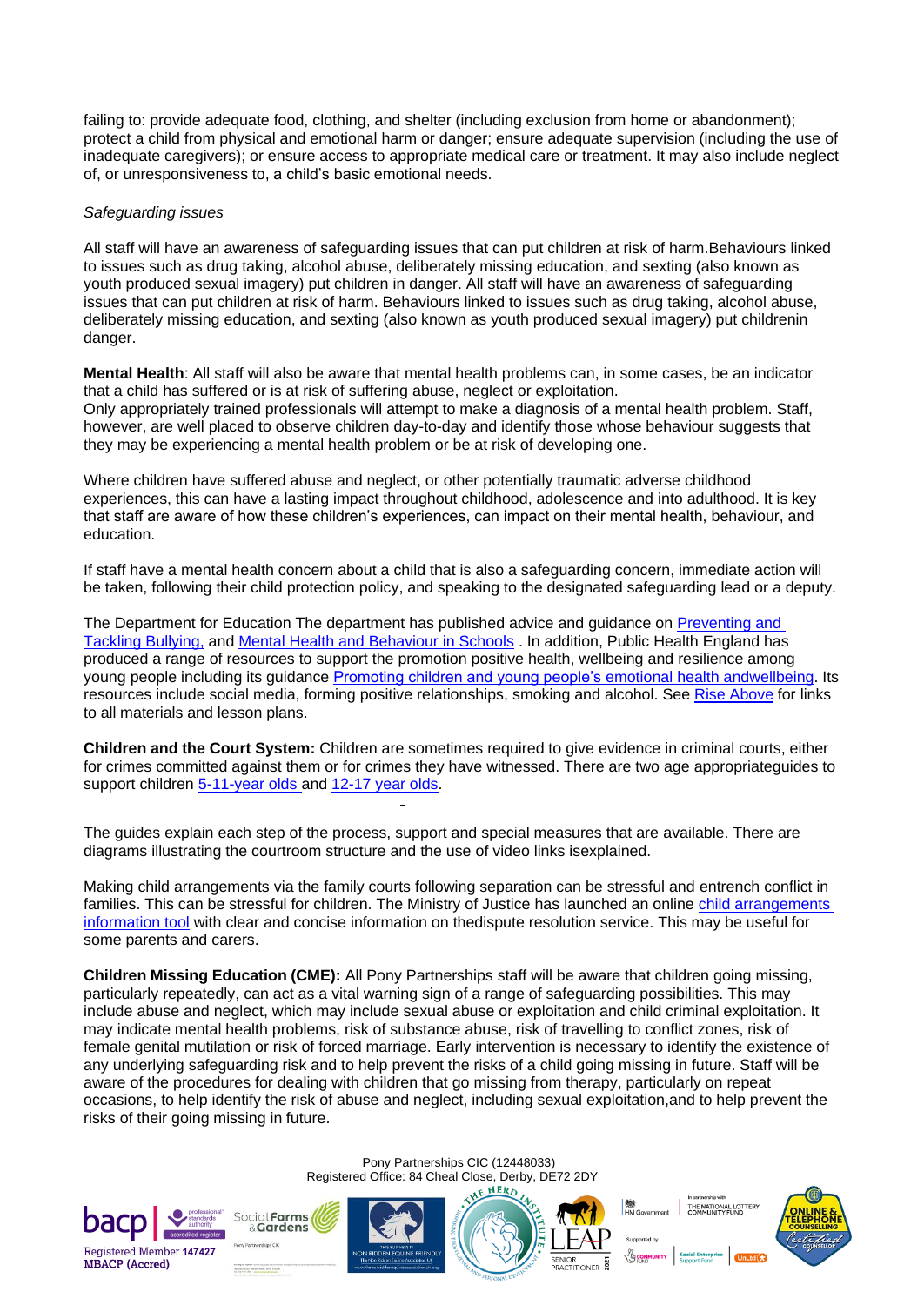It is essential that all Pony Partnerships staff are alert to signs to look out for and the individual triggers to be aware of when considering the risks of potential safeguardingconcerns such as travelling to conflict zones, FGM and forced marriage.

**Children with family members in prison:** Approximately 200,000 children in England and Wales have a parent sent to prison each year. These children are at risk of poor outcomes including poverty, stigma, isolation, and poor mental health. NICCO provides information designed to support professionals workingwith offenders and their children, to help mitigate negative consequences for those children.

**Child sexual exploitation:** CSE occurs where an individual or group takes advantage of an imbalance of power to coerce, manipulate or deceive a child into sexual activity (a) in exchange for something the victim needs or wants, and/or (b) for the financial advantage or increased status of the perpetrator or facilitator. The victim may have been sexually exploited even if the sexual activity appears consensual. CSE does not always involve physical contact; it can also occur through the use of technology. CSE can affect any child or young person (male or female) under the age of 18 years, including 16- and 17-year-olds who can legally consent to have sex. It can include both contact (penetrative and non-penetrative acts) and non-contact sexual activity and may occur without the child or young person's immediate knowledge (e.g., through others copying videos orimages they have created and posted on social media).

The above CCE indicators can also be indicators of CSE, as can:

- children who have older boyfriends or girlfriends; and
- children who suffer from sexually transmitted infections or become pregnant.

The Department for Education provide: Child sexual exploitation: guide for [practitioners](https://www.gov.uk/government/publications/child-sexual-exploitation-definition-and-guide-for-practitioners)

**Child criminal exploitation:** CCE is where an individual or group takes advantage of an imbalance of power to coerce, control, manipulate or deceive a child into any criminal activity (a) in exchange for something the victim needs or wants, and/or (b) for the financial or other advantage of the perpetrator or facilitator and/or (c) through violence or the threat of violence. The victim may have been criminally exploited even if the activity appears consensual. CCE does not always involve physical contact; it can also occur through the use of technology.

CCE can include children being forced to work in cannabis factories, being coerced into moving drugs or money across the country (county lines, see page 85 for more information),forced to shoplift or pickpocket, or to threaten other young people.

Some of the following can be indicators of CCE:

- children who appear with unexplained gifts or new possessions;
- children who associate with other young people involved in exploitation;
- children who suffer from changes in emotional well-being;
- children who misuse drugs and alcohol;
- children who go missing for periods of time or regularly come home late; and
- children who regularly miss school or education or do not take part in education.

**County Lines:** County lines is a term used to describe gangs and organised criminal networks involved in exporting illegal drugs (primarily crack cocaine and heroin) into one or more importing areas [within the UK], using dedicated mobile phone lines or other form of "deal line".

Exploitation is an integral part of the county lines offending model with children and vulnerableadults exploited to move [and store] drugs and money. Offenders will often use coercion, intimidation, violence (including sexual violence) and weapons to ensure compliance of victims. Children can be targeted and recruited into county lines in a number of locations including schools, further and higher educational institutions, pupil referral units, special educational needs schools, children's homes, and carehomes.

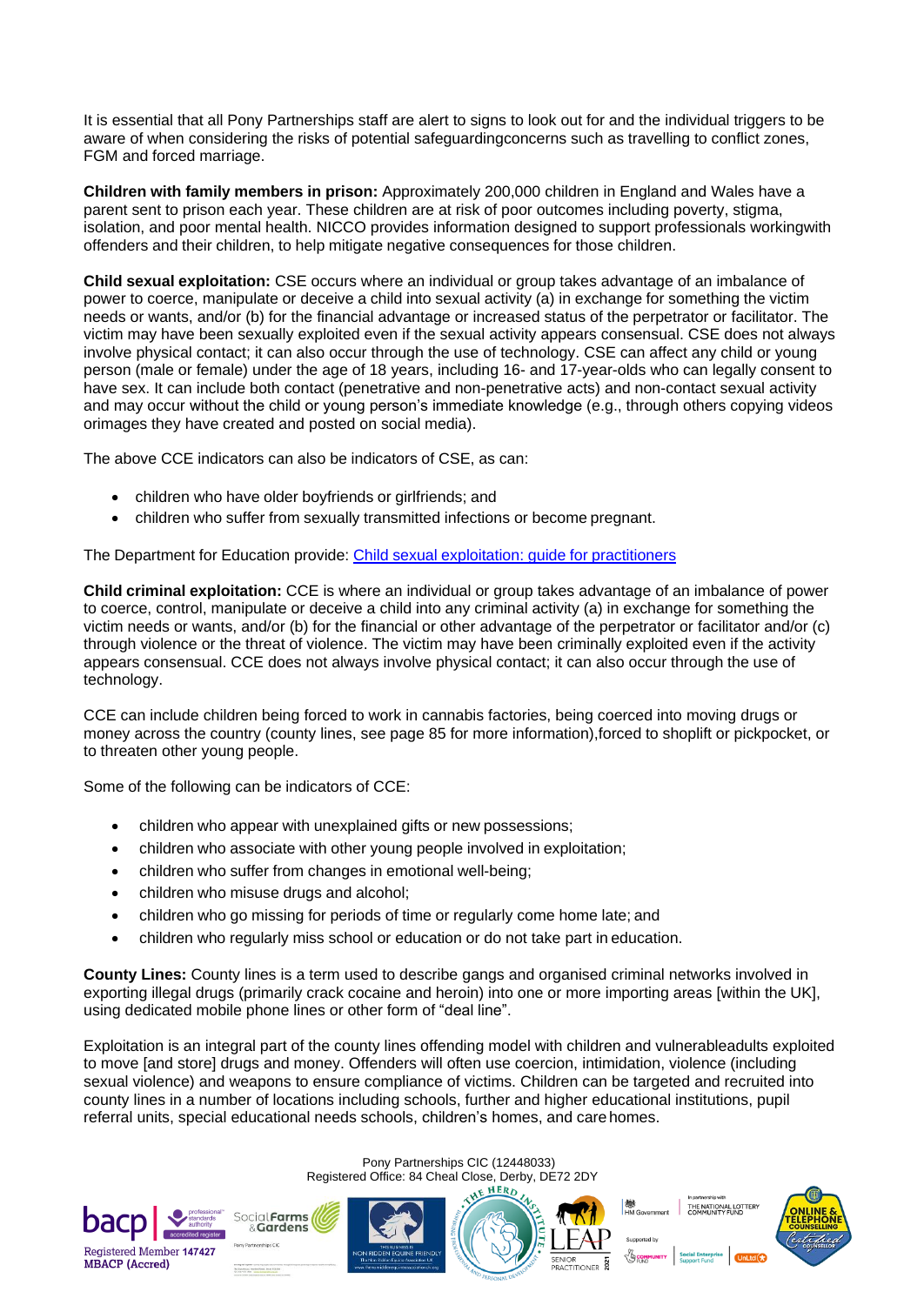Children are often recruited to move drugs and money between locations and are known to be exposed to techniques such as 'plugging', where drugs are concealed internally to avoid detection. Children can easily become trapped by this type of exploitation as county lines gangscreate drug debts and can threaten serious violence and kidnap towards victims (and their families) if they attempt to leave the county lines network.

One of the ways of identifying potential involvement in county lines are missing episodes (both from home and school), when the victim may have been trafficked for the purpose of transporting drugs and a referral to the National Referral Mechanism<sup>103</sup> should be considered. If a child is suspected to be at risk of or involved in county lines, a safeguarding referral should beconsidered alongside consideration of availability of local services/third sector providers who offer support to victims of county lines exploitation.

Further information on the signs of a child's involvement in county lines is available inguidance published by the Home Office.

**Serious violence:** All Pony Partnerships staff will be aware of indicators, which may signal that child are at risk from, or are involved with serious violent crime. These may include increased absence from school, a change in friendships or relationships with older individuals or groups, a significant decline in performance, signs of self-harm or a significant change in wellbeing, orsigns of assault or unexplained injuries. Unexplained gifts or new possessions could also indicate that children have been approached by, or are involved with, individuals associatedwith criminal networks or gangs.

All Pony Partnerships staff will be aware of the associated risks and understand the measures in place to manage these. Advice is provided in the Home Office's Preventingyouth violence and gang involvement and its Criminal exploitation of children and vulnerable adults: county lines guidance.

**Domestic abuse:** The cross-government definition of domestic violence and abuse is: any incident or pattern of incidents of controlling, coercive, threatening behaviour, violence, or abuse between those aged 16 or over who are, or have been, intimate partners or family members regardless of gender or sexuality. The abuse can encompass but is not limited to: psychological; physical; sexual; financial; and emotional.

All children can witness and be adversely affected by domestic abuse in the context of their home life where domestic abuse occurs between family members. Exposure to domestic abuse and/or violence can have a serious, long lasting emotional and psychological impact on children. In some cases, a child may blame themselves for the abuse or may have had toleave the family home as a result.

## *National Domestic Abuse Helpline*

Refuge runs the National Domestic Abuse Helpline, which can be called free of charge and inconfidence, 24 hours a day on 0808 2000 247. Its website provides guidance and support for potential victims, as well as those who are worried about friends and loved ones. It also has aform through which a safe time from the team for a call can be booked.

Additional advice on identifying children who are affected by domestic abuse and how theycan be helped is available at:

- NSPCC- UK [domestic-abuse](https://www.nspcc.org.uk/preventing-abuse/child-abuse-and-neglect/domestic-abuse/signs-symptoms-effects/) Signs Symptoms Effects
- Refuge what is domestic [violence/effects](http://www.refuge.org.uk/get-help-now/what-is-domestic-violence/effects-of-domestic-violence-on-children/) of domestic violence on children
- [Safelives:](http://www.safelives.org.uk/knowledge-hub/spotlights/spotlight-3-young-people-and-domestic-abuse) young people and domestic abuse.

**Homelessness:** Being homeless or being at risk of becoming homeless presents a real risk to a child's welfare. The designated safeguarding lead (and any deputies) will be aware of contact details and referral routes into the Local Housing Authority so they can raise/progress concerns at the earliest opportunity. Indicators that a family may be at risk of homelessnessinclude household debt, rent arrears, domestic abuse, and anti-social behaviour, as well as the family being asked to leave a property. Whilst referrals and or discussion with the Local Housing Authority will be progressed as appropriate, this doesnot, and will not, replace a referral into children's social care where a child has been harmed or is at risk of harm.

Pony Partnerships CIC (12448033) The Homelessness Reduction Act 2017 places a new legal duty on English councils so thateveryone who is

Registered Office: 84 Cheal Close, Derby, DE72 2DY











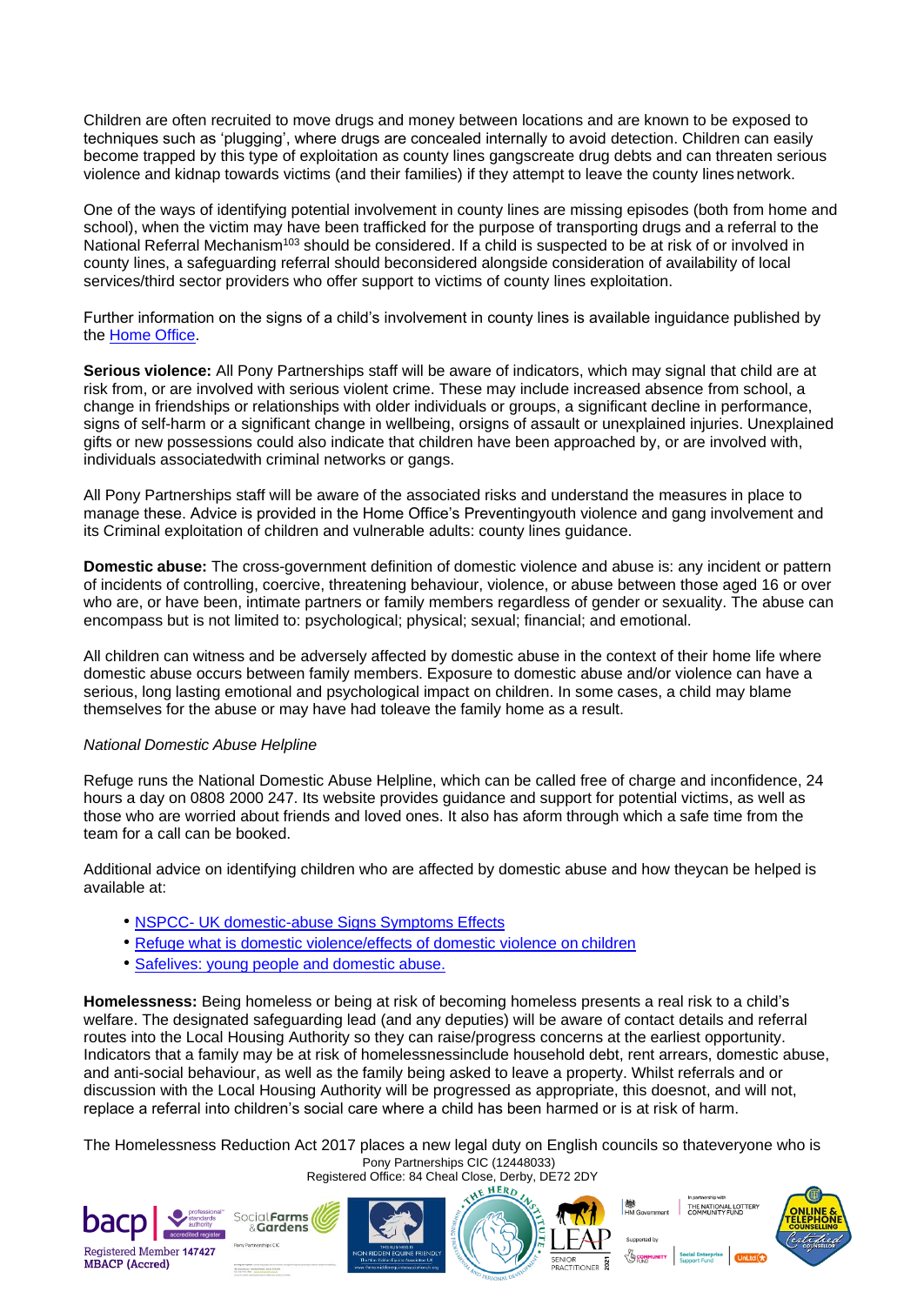homeless or at risk of homelessness will have access to meaningful help including an assessment of their needs and circumstances, the development of a personalised housing plan, and work to help them retain their accommodation or find a new

place to live. The following factsheets usefully summarise the new duties: Homeless Reduction Act Factsheets. The new duties shift focusses to early intervention and encouragethose at risk to seek support as soon as possible before they are facing a homelessnesscrisis.

In most cases Pony Partnerships staff will be considering homelessness in the context of children who live with their families, and intervention will be on that basis. However, it will also be recognised in some cases 16and 17-year-olds could be living independently from their parents or guardians, for example through their exclusion from the family home, and willrequire a different level of intervention and support. Children's services will be the lead agency for these young people and the designated safeguarding lead (or a deputy) will ensure appropriate referrals are made based on the child's circumstances. The department and the Ministry of Housing, Communities and Local Government have published joint statutory guidance on the provision of accommodation for 16- and 17-year-olds who may be homeless and/ or require accommodation.

**Private Fostering:** A private fostering arrangement is one that is made privately (without the involvement of a local authority) for the care of a child under the age of 16 years (under 18, if disabled) by someone other than a parent or close relative, in their own home, with the intention that it will last for 28 days or more.

A close family relative is defined as a 'grandparent, brother, sister, uncle or aunt' and includes half-siblings and step parents; it does not include great-aunts or uncles, greatgrandparents, or cousins.

Parents and private foster carers both have a legal duty to inform the relevant local authorityat least six weeks before the arrangement is due to start; not to do so is a criminal offence.

Whilst most privately fostered children are appropriately supported and looked after, they area potentially vulnerable group who will be monitored by the local authority, particularly when the child has come from another country. In some cases, privately fostered children are affected by abuse and neglect, or be involved in trafficking, child sexual exploitation or modern-day slavery.

Pony Partnerships staff will notify the designated safeguarding lead when they become aware of private fostering arrangements. The designated safeguarding lead will speak to

the guardians of the child involved to check that they are aware of their duty to inform theLA. The Pony Partnerships itself has a duty to inform the local authority of the private fostering arrangements.

## **So-called 'honour-based' abuse (including Female Genital Mutilation and Forced Marriage):**

So-called 'honour-based' abuse (HBA) encompasses incidents or crimes which have beencommitted to protect or defend the honour of the family and/or the community, including female genital mutilation (FGM), forced marriage, and practices such as breast ironing.

Abuse committed in the context of preserving "honour" often involves a wider network of family or community pressure and can include multiple perpetrators. It is important to be aware of this dynamic and additional risk factors when deciding what form of safeguarding action to take. All forms of HBA are abuse (regardless of the motivation) and should be handled and escalated as such. Professionals in all agencies, and individuals and groups in relevant communities, need to be alert to the possibility of a child being at risk of HBA, oralready having suffered HBA.

If staff have a concern regarding a child that might be at risk of HBA or who has suffered from HBA, they should speak to the designated safeguarding lead (or deputy). As appropriate, they will activate local safeguarding procedures, using existing national and local protocols for multi-agency liaison withpolice and children's social care.

**FGM:** FGM comprises all procedures involving partial or total removal of the external female genitalia or other injury to the female genital organs. It is illegal in the UK and a form of childabuse with long-lasting harmful consequences.



al Farms

& Gardens





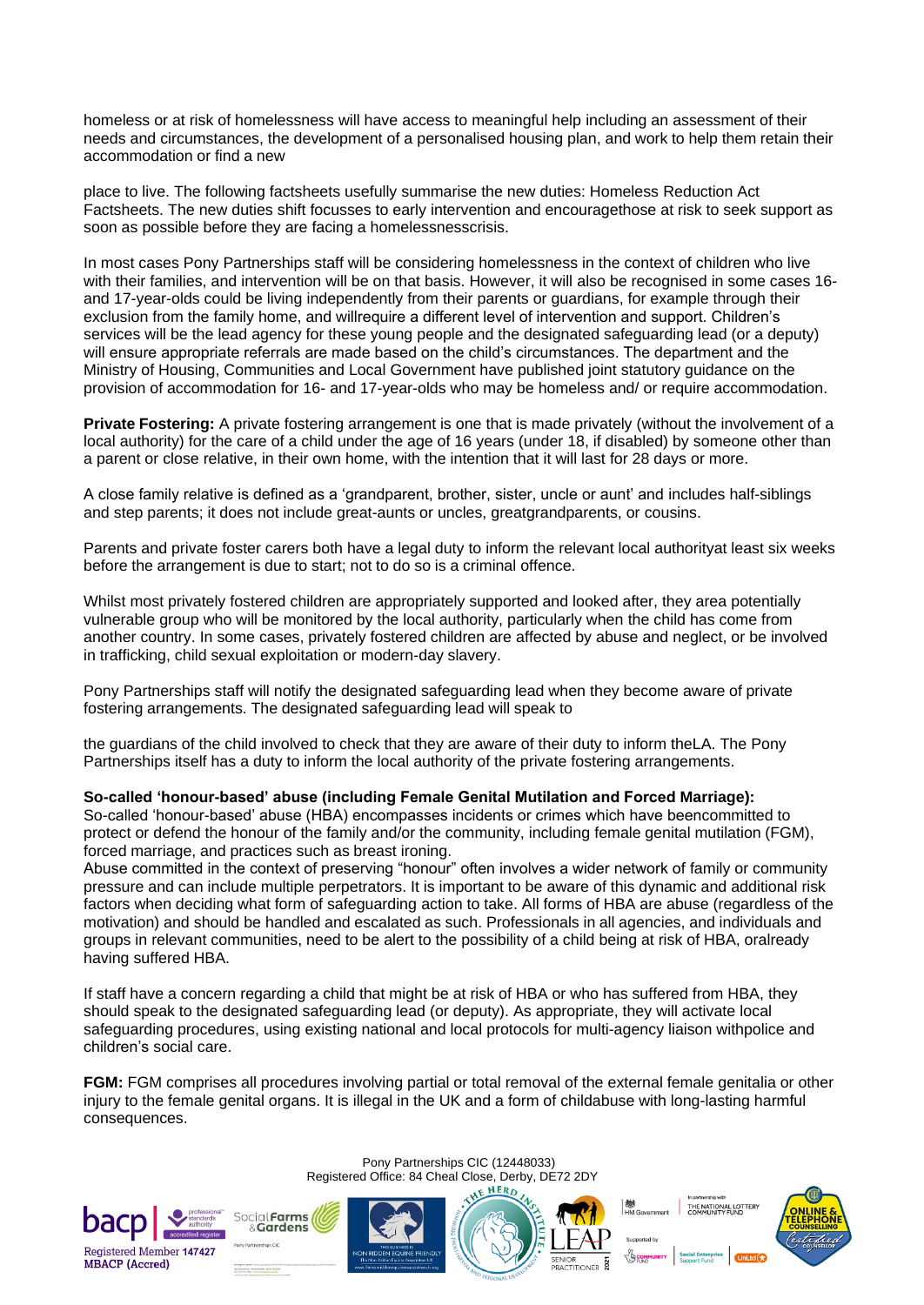**FGM mandatory reporting duty:** Section 5B of the Female Genital Mutilation Act 2003 (as inserted by section 74 of the Serious Crime Act 2015) places a statutory duty upon regulated health and social care professionals in England and Wales, to report to the police where they discover (either through disclosure by the victim or visual evidence) that FGM appears to have been carriedout on a girl under 18. Those failing to report such cases will face disciplinary sanctions. It will be rare for staff to see visual evidence, and they will not be examining clients, but the same definition of what is meant by "to discover that an act of FGM appears to have been carried out" is used for all professionals to whom this mandatory reporting duty applies. Information on when and how to make a report can be found at: Mandatory reporting offemale genital mutilation procedural information.

Staff must personally report to the police cases where they discover that an act of FGM appears to have been carried out. Unless the staff member has good reason not to, they willstill consider and discuss any such case with the designated safeguarding lead (or deputy) and involve children's social care as appropriate. The duty does not apply in relation to at risk or suspected cases (i.e., where the staff member does not discover that an act of FGM appears to have been carried out, either through disclosure by the victim or visual evidence)or in cases where the woman is 18 or over. In these cases, staff will follow local safeguarding procedures.

**Forced marriage:** Forcing a person into a marriage is a crime in England and Wales. A forced marriage is oneentered into without the full and free consent of one or both parties and where violence, threats or any other form of coercion is used to cause a person to enter into a marriage.

Threats can be physical or emotional and psychological. A lack of full and free consent can be where a person does not consent or where they cannot consent (if they have learning disabilities, for example). Nevertheless, some communities use religion and culture as a wayto coerce a person into marriage. Pony Partnerships can play an important role in safeguarding children from forced marriage.

**Preventing radicalisation:** Children are vulnerable to extremist ideology and radicalisation. Similar to protecting children from forms of harms and abuse, protecting children from this risk should be a part of an organisation's safeguarding approach.

- [Extremism](https://assets.publishing.service.gov.uk/government/uploads/system/uploads/attachment_data/file/470088/51859_Cm9148_Accessible.pdf) is the vocal or active opposition to our fundamental values, including democracy, the rule of law, individual liberty and the mutual respect and tolerance of different faiths and beliefs. This also includes calling for the death ofmembers of the armed forces.
- [Radicalisation](https://assets.publishing.service.gov.uk/government/uploads/system/uploads/attachment_data/file/445977/3799_Revised_Prevent_Duty_Guidance__England_Wales_V2-Interactive.pdf) refers to the process by which a person comes to supportterrorism and extremist ideologies associated with terrorist groups.
- **Terrorism** is an action that endangers or causes serious violence to a person/people;causes serious damage to property; or seriously interferes or disrupts an electronic system. The use or threat **must**  be designed to influence the government or to intimidate the public and is made for the purpose of advancing a political, religious, or ideological cause.

There is no single way of identifying whether a child is likely to be susceptible to an extremist ideology. Background factors combined with specific influences such as family and friends maycontribute to a child's vulnerability. Similarly, radicalisation can occur through many different methods (such as social media or the internet) and settings (such as within the home).

However, it is possible to protect vulnerable people from extremist ideology and interveneto prevent those at risk of radicalisation being radicalised. As with other safeguarding risks, staff should be alerted to changes in children's behaviour, which could indicate that they may need help or protection. Staff should use their judgement in identifying children who might be at risk of radicalisation and act proportionately which may include the designated safeguarding lead (or deputy) making a Prevent referral.

**The Prevent duty:** The Prevent duty will be seen as part of Pony Partnerships wider safeguarding obligations. Designated safeguarding leads and other senior leaders will be familiar with the Revised Prevent duty guidance: for England and Wales, especially paragraphs 57-76 which are specifically concerned with schools (and also covers childcare). The guidance is set out in terms of four general themes: Risk assessment, working in partnership, staff training, and IT policies

**Channel:** Channel is a voluntary, confidential support programme which focuses on providing support at an











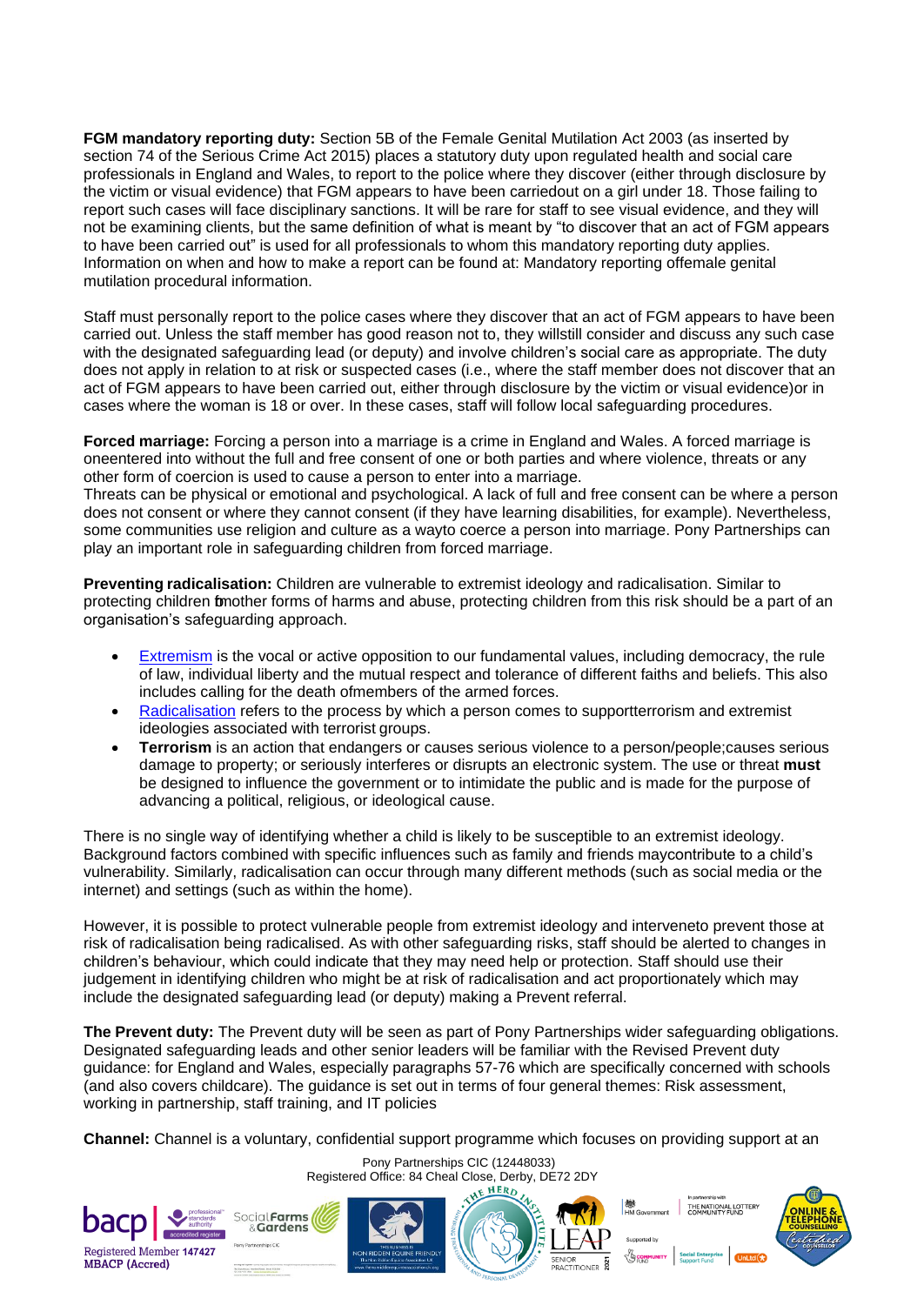early stage to people who are identified as being vulnerable to being drawn into terrorism. Prevent referrals may be passed to a multi-agency Channel panel, which will discuss the individual referred to determine whether they are vulnerable to being drawn into terrorism andconsider the appropriate support required. An individual's engagement with the programme is entirely voluntary at all stages.

Guidance on Channel is available at: Channel [guidance.](https://www.gov.uk/government/publications/channel-guidance)

## **Additional support**

The Department for Education has published further advice on the **Prevent duty**. The advice is intended to complement the Prevent guidance and signposts to othersources of advice and support.

The Home Office has developed three e-learning modules:

- Prevent [awareness](http://www.elearning.prevent.homeoffice.gov.uk/) e-learning offers an introduction to the Prevent duty.
- Prevent referrals [e-learning](https://www.elearning.prevent.homeoffice.gov.uk/preventreferrals) supports staff to make Prevent referrals that are o **robust, informed** and with **good intention**.
- [Channel awareness e-learning](https://www.elearning.prevent.homeoffice.gov.uk/channel_awareness/01-welcome.html) is aimed at staff who may be asked to contribute to or siton a multiagency Channel panel.

[Educate Against Hate](https://educateagainsthate.com/)[, is](http://educateagainsthate.com/) a government website designed to support leaders to help themsafeguard young people from radicalisation and extremism. The platform provides free information and resources to help staff identify and address the risks, as well as build resilience toradicalisation.

**Peer on peer abuse:** All Pony Partnerships staff will be aware that children can abuse other children (often referred to as peer-on-peer abuse). This is most likely to include, but may not be limited to:

- bullying (including cyberbullying);
- physical abuse such as hitting, kicking, shaking, biting, hair pulling, or otherwisecausing physical harm;
- sexual violence, such as rape, assault by penetration and sexual assault;
- sexual harassment, such as sexual comments, remarks, jokes and online sexualharassment, which may be stand-alone or part of a broader pattern of abuse;
- upskirting, which typically involves taking a picture under a person's clothing without them knowing, with the intention of viewing their genitals or buttocks toobtain sexual gratification, or cause the victim humiliation, distress, oralarm;
- sexting (also known as youth produced sexual imagery);
- initiation/hazing type violence and rituals.

**Sexual violence and sexual harassment between children:** Sexual violence and sexual harassment can occur between two children of any age and sex.It can also occur through a group of children sexually assaulting or sexually harassing a single child or group of children. Children who are victims of sexual violence and sexual harassment will likely find the experience stressful and distressing. This will, in all likelihood, adversely affect their educational attainment.

Sexual violence and sexual harassment exist on a continuum and may overlap, they can occur online and offline (both physical and verbal) and are never acceptable. It is importantthat all victims are taken seriously and offered appropriate support. Pony Partnerships staffwill be aware that some groups are potentially more at risk. Evidence shows girls, children with SEND and LGBT children are at greater risk.

Pony Partnerships staff will be aware of the importance of:

- making clear that sexual violence and sexual harassment is not acceptable, willnever be tolerated and is not an inevitable part of growing up;
- not tolerating or dismissing sexual violence or sexual harassment as "banter", "partof growing up", "just having a laugh" or "boys being boys";
- challenging behaviours (potentially criminal in nature), such as grabbing bottoms,breasts, and genitalia, flicking bras, and lifting up skirts. Dismissing or tolerating such behaviours risks normalising

Pony Partnerships CIC (12448033) Registered Office: 84 Cheal Close, Derby, DE72 2DY







THE NATIONAL LOTTERY

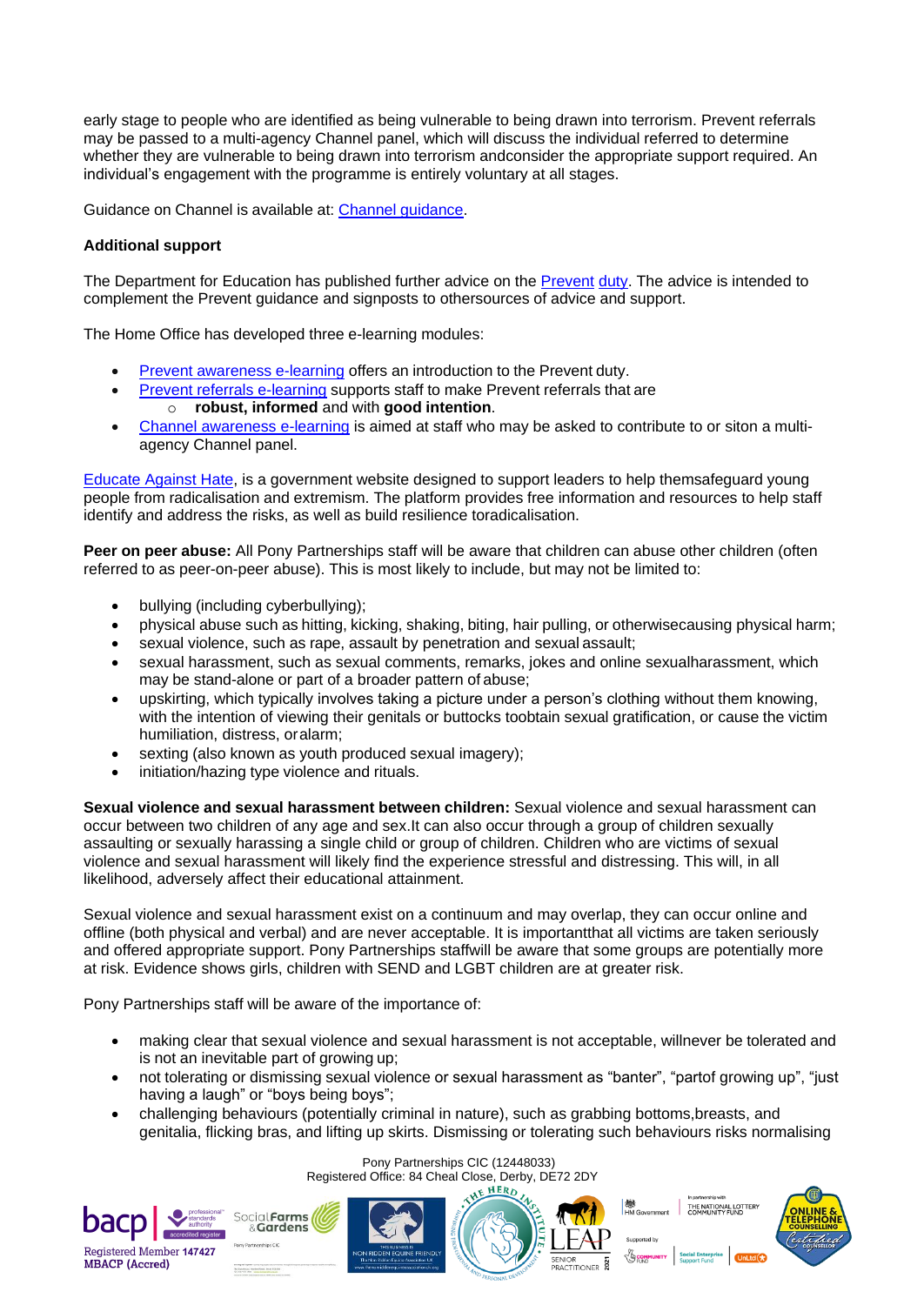#### them

**Sexual violence:** It is important that Pony Partnerships staff are aware of sexual violence and the fact children can, and sometimes do, abuse their peers in this way. When referring to sexual violence we are referring to sexual offences under the Sexual Offences Act 2003 as described below:

- Rape: A person (A) commits an offence of rape if: he intentionally penetrates the vagina, anus, or mouth of another person (B) with his penis, B does not consent tothe penetration and A does not reasonably believe that B consents.
- Assault by Penetration: A person (A) commits an offence if: s/he intentionally penetrates the vagina or anus of another person (B) with a part of her/his body or anything else, the penetration is sexual, B does not consent to the penetration and Adoes not reasonably believe that B consents.
- Sexual Assault: A person (A) commits an offence of sexual assault if: s/he intentionally touches another person (B), the touching is sexual, B does not consentto the touching and A does not reasonably believe that B consents.

**What is consent?** Consent is about having the freedom and capacity to choose. Consent to sexual activity maybe given to one sort of sexual activity but not another, e.g.to vaginal but not anal sex or penetration with conditions, such as wearing a condom. Consent can be withdrawn at any time during sexual activity and each time activity occurs. Someone consents to vaginal, anal, or oral penetration only if s/he agrees by choice to that penetration and has the freedom andcapacity to make that choice.

**Sexual harassment:** When referring to sexual harassment we mean 'unwanted conduct of a sexual nature' that can occur online and offline. When we reference sexual harassment, we do so in the contextof child-onchild sexual harassment. Sexual harassment is likely to: violate a child's dignity, and/or make them feel intimidated, degraded, or humiliated and/or create a hostile, offensive or sexualised environment.

Whilst not intended to be an exhaustive list, sexual harassment can include:

- sexual comments, such as: telling sexual stories, making lewd comments, makingsexual remarks about clothes and appearance, and calling someone sexualised names;
- sexual "jokes" or taunting;
- physical behaviour, such as: deliberately brushing against someone, interfering with someone's clothes, and displaying pictures, photos, or drawings of a sexualnature;
- online sexual harassment. This may be standalone, or part of a wider pattern ofsexual harassment and/or sexual violence. It may include:
	- o non-consensual sharing of sexual images and videos;
	- o sexualised online bullying;
	- o unwanted sexual comments and messages, including, on social media;
	- o sexual exploitation; coercion and threats
	- o upskirting.

**Upskirting:** The Voyeurism (Offences) Act, which is commonly known as the Upskirting Act, came into force on 12 April 2019. 'Upskirting' is where someone takes a picture under a person's clothing (not necessarily a skirt) without their permission and or knowledge, with the intention of viewing their genitals or buttocks (with or without underwear) to obtain sexual gratification, or cause the victimhumiliation, distress, or alarm. It is a criminal offence. Anyone of any gender, can be a victim.

**The response to a report of sexual violence or sexual harassment:** The initial response to a report from a child is important. It is essential that all victims are reassured that they are being taken seriously and that they will be supported and kept safe.A victim will never be given the impression that they are creating a problem by reporting sexual violence or sexual harassment. Nor will a victim ever be made to feel ashamed for making a report.

If Pony Partnerships staff have a concern about a child or a child makes a report to them, they will follow the referral process as set out in Appendix 7 guidance. As is always thecase, if Pony Partnerships staff are in any doubt as to what to do, they will speak to thedesignated safeguarding lead **Additional Advice and Support**



Pony Partnerships CIC (12448033)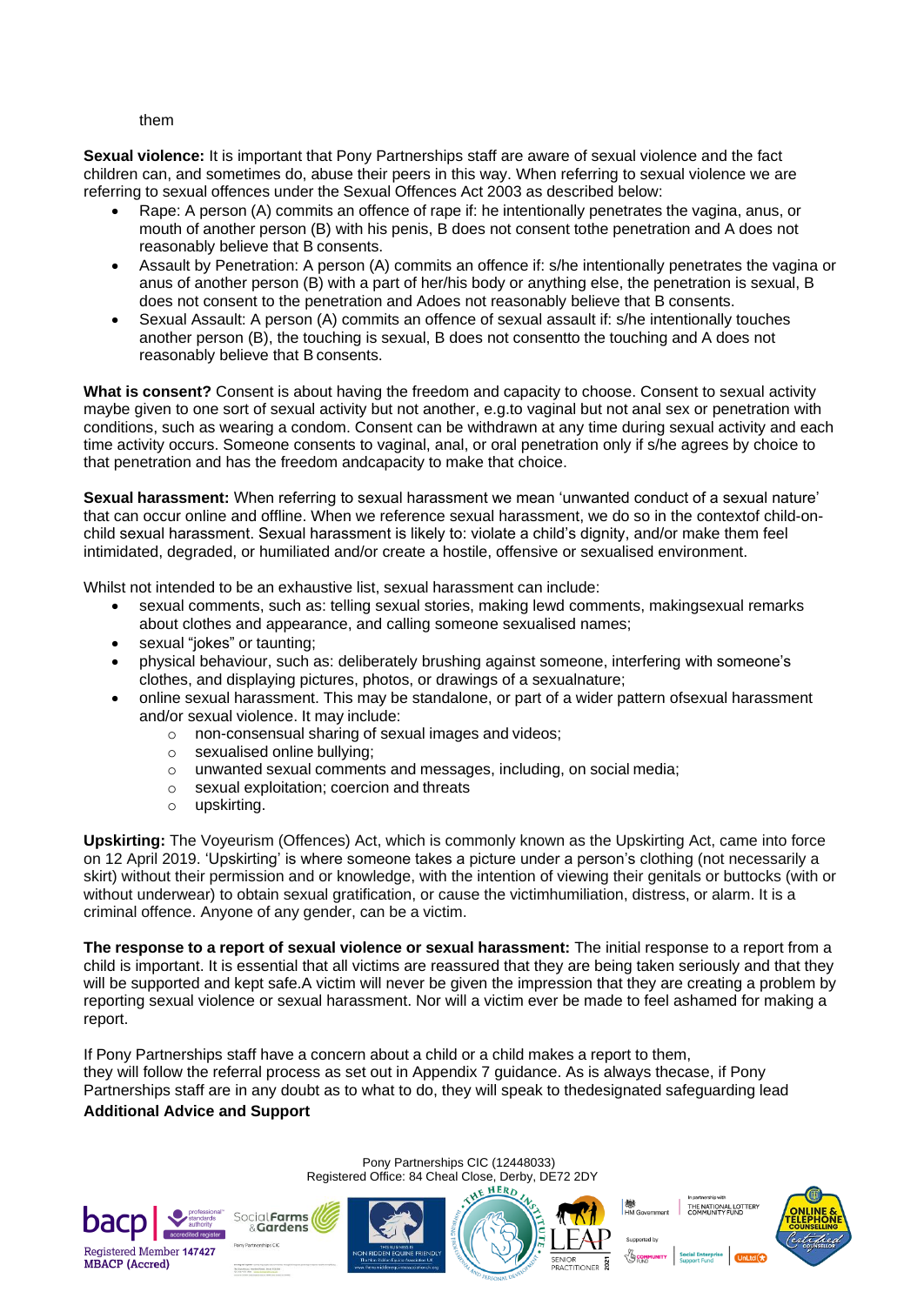## **Abuse**

[What to do if you're worried a child is being abused](https://www.gov.uk/government/publications/what-to-do-if-youre-worried-a-child-is-being-abused--2) – DfE advice Domestic abuse: [Various Information/Guidance](https://www.gov.uk/domestic-violence-and-abuse) - Home Office (HO) [Faith based abuse: National Action Plan](https://www.gov.uk/government/publications/national-action-plan-to-tackle-child-abuse-linked-to-faith-or-belief) - DfE advice [Relationship abuse: disrespect nobody](https://www.disrespectnobody.co.uk/relationship-abuse/what-is-relationship-abuse/) - Home Office website [Tackling Child Sexual Abuse Strategy](https://www.gov.uk/government/publications/tackling-child-sexual-abuse-strategy) – Home Office policy paper [Together we can stop child sexual abuse](https://stopabusetogether.campaign.gov.uk/) – HM Government campaign

## **Bullying**

Preventing bullying including cyberbullying - DfE advice

## **Children missing from education, home, or care**

Children missing [education](https://www.gov.uk/government/publications/children-missing-education) - DfE statutory guidance Child [missing](https://www.gov.uk/government/publications/children-who-run-away-or-go-missing-from-home-or-care) from home or care - DfE statutory guidance [Children](https://www.gov.uk/government/publications/missing-children-and-adults-strategy) and adults missing strategy - Home Office strategy

## **Children with family members in prison**

[National Information Centre on Children of Offenders](https://www.nicco.org.uk/) - Barnardo's in partnership with HMPrison and Probation Service

## **Child Exploitation**

Trafficking: [safeguarding](https://www.gov.uk/government/publications/safeguarding-children-who-may-have-been-trafficked-practice-guidance) children - DfE and HO guidance [Care of unaccompanied and trafficked children](https://www.gov.uk/government/publications/care-of-unaccompanied-and-trafficked-children) - DfE statutory guidance [Modern slavery: how to identify and support victims](https://www.gov.uk/government/publications/modern-slavery-how-to-identify-and-support-victims) - HO statutory guidance

## **Drugs**

Drug [strategy](https://www.gov.uk/government/publications/drug-strategy-2017) 2017 - Home Office strategy [Information](http://www.talktofrank.com/) and advice on drugs - Talk to Frank website [Drug and Alcohol education](https://www.pshe-association.org.uk/curriculum-and-resources/resources/drug-and-alcohol-education-%E2%80%94-teacher-guidance) — teacher guidance & evidence review – PSHE Association website

## **(so called) "Honour Based Abuse" including FGM and forced marriage**

Female genital mutilation: [information](https://www.gov.uk/government/collections/female-genital-mutilation) and resources- Home Office guidance [Female genital mutilation: multi agency statutory guidance](https://www.gov.uk/government/publications/multi-agency-statutory-guidance-on-female-genital-mutilation) - DfE, DH, and HO statutoryguidance [Forced marriage](https://www.gov.uk/guidance/forced-marriage) - Forced Marriage Unit (FMU) statutory guidance [FGM resource pack](https://www.gov.uk/government/publications/female-genital-mutilation-resource-pack) – HM Government guidance

## **Health and Well-being**

Fabricated or induced illness: [safeguarding](https://www.gov.uk/government/publications/safeguarding-children-in-whom-illness-is-fabricated-or-induced) children - DfE, DH, HO [Rise Above: Free PSHE resources on health, wellbeing,](https://www.pshe-association.org.uk/curriculum-and-resources/resources/rise-above-schools-teaching-resources) and resilience - Public HealthEngland [Medical-conditions: supporting pupils at school](https://www.gov.uk/government/publications/supporting-pupils-at-school-with-medical-conditions--3) - DfE statutory guidanceMental [health and](https://www.gov.uk/government/publications/mental-health-and-behaviour-in-schools--2) behaviour - DfE advice

## **Homelessness**

[Homelessness: How local authorities should exercise their functions](https://www.gov.uk/guidance/homelessness-code-of-guidance-for-local-authorities) - Ministry of Housing,Communities & Local Government guidance

## **Private fostering**

[Private fostering: local authorities](https://www.gov.uk/government/publications/children-act-1989-private-fostering) - DfE statutory guidance

## **Radicalisation**

Prevent duty [guidance-](https://www.gov.uk/government/publications/prevent-duty-guidance) Home Office guidance [Prevent duty: additional advice for schools](https://www.gov.uk/government/publications/protecting-children-from-radicalisation-the-prevent-duty) and childcare providers - DfE adviceEducate [Against Hate](http://educateagainsthate.com/) website -DfE and Home Office advice Prevent for FE and [Training](http://preventforfeandtraining.org.uk/) - Education and Training Foundation (ETF)

## **Violence**

[Serious violence strategy](https://www.gov.uk/government/publications/serious-violence-strategy) - Home Office Strategy [Factors linked to serious violence and how these factors can be used to identify individuals for intervention](https://assets.publishing.service.gov.uk/government/uploads/system/uploads/attachment_data/file/819840/analysis-of-indicators-of-serious-violence-horr110.pdf) – Home Office

> Pony Partnerships CIC (12448033) Registered Office: 84 Cheal Close, Derby, DE72 2DY









※<br>HM Government COMMUNITY FUND

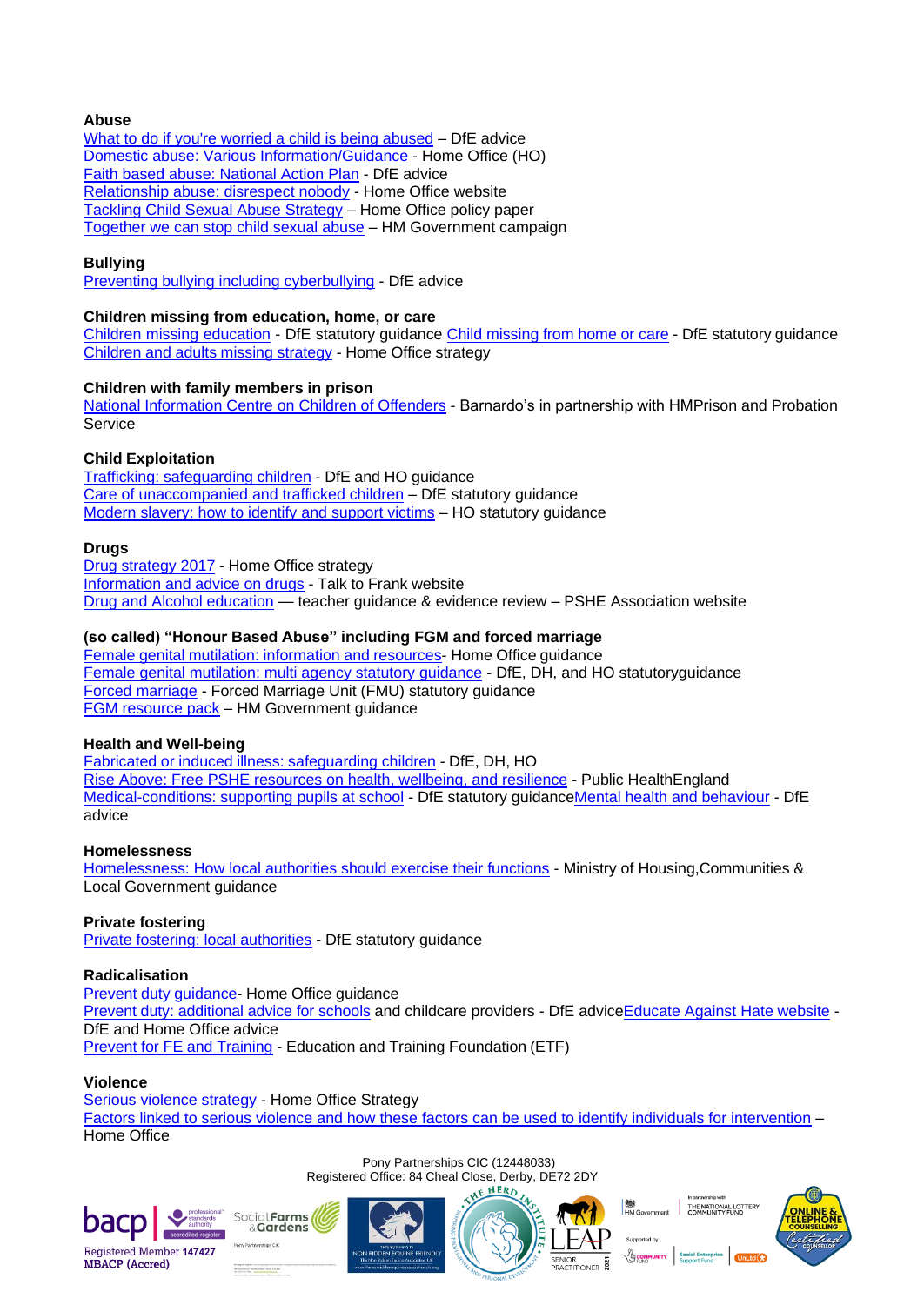## [Youth Endowment Fund](https://gbr01.safelinks.protection.outlook.com/?url=https%3A%2F%2Fyouthendowmentfund.org.uk%2Fevidence%2F&data=04%7C01%7CSamantha.Darby1%40homeoffice.gov.uk%7Cf89f6e20a7544de96d8d08d8f510d412%7Cf24d93ecb2914192a08af182245945c2%7C0%7C0%7C637528799908291340%7CUnknown%7CTWFpbGZsb3d8eyJWIjoiMC4wLjAwMDAiLCJQIjoiV2luMzIiLCJBTiI6Ik1haWwiLCJXVCI6Mn0%3D%7C1000&sdata=eNlkQDbIrP4TBxaYATqfLiC2wM2dfOOYNIAqjKJZcEM%3D&reserved=0) – Home Office

Gangs [and youth violence: for schools and colleges](https://www.gov.uk/government/publications/advice-to-schools-and-colleges-on-gangs-and-youth-violence) - Home Office advice [Ending violence against women and girls 2016-2020 strategy](https://www.gov.uk/government/publications/strategy-to-end-violence-against-women-and-girls-2016-to-2020) - Home Office strategy [Violence against women and girls: national statement of expectations for victims](https://www.gov.uk/government/publications/violence-against-women-and-girls-national-statement-of-expectations) - Home Office guidance [Sexual violence and sexual harassment between children in schools and colleges](https://www.gov.uk/government/publications/sexual-violence-and-sexual-harassment-between-children-in-schools-and-colleges) - DfE advice

*Taken from Keeping Children Safe in Education 2021 pages 140-142*

#### **Working with parents and carers**

We recognise the importance of working with together with parents/carers to educate as wellas safeguard and promote the welfare of children.

Pony Partnerships will ensure that;

- We work with parents positively, openly, and honestly.
- Parents are encouraged to discuss their issues or concerns about safety andwelfare of children, and they will be listened to and taken seriously.
- We will provide parents with information about the support available to keepchildren safe within therapy, locally and nationally.
- Up to date and accurate information is kept about clients i.e., names and contact persons with whom the child normally lives, those with parental responsibility, emergency contact details, if different from the above those authorised to collect the child from Pony Partnerships, name and contact details of GP, any relevant court orders or any other factors which may impact on the safety and welfare of the child.
- Information about clients given to us by children themselves, their parents, or carersor by other agencies will remain confidential. Staff will be given relevant informationon a 'need to know' basis in order to support the child.
- It is made clear to parents and carers that Pony Partnerships has a duty to share information when there are any safeguarding concerns. Also, that there is a duty tokeep records which relate to safeguarding work by Pony Partnerships, or partner agencies. These will be kept securely, kept apart from the main client record and only accessible to key members of staff. Copies of these records will be deleted once they have been securely sent to the referring Pony Partnerships' DSL.
- Where we have reason to be concerned about the welfare of a child, we will alwaysseek to discuss this with the child's parents or carers first, however there may be occasions where we are not able to do this.
- There may be specific times through the work of the police and/or social care where we are instructed not to contact parents will their child be required for interview or investigation. Will a child be removed from Pony Partnerships under these circumstances then full ID and other checks will be made on behalf of the parent to ensure the safety of their child. The referring Pony Partnerships will also be informed.

## **4. Acting on Concerns:**

If Pony Partnerships staff have any concerns about a child's welfare, they will act on themimmediately.

See Appendix 4 for a flow chart setting out the process for Pony Partnerships staff whenthey have concerns about a child.

If Pony Partnerships staff have a concern, they will follow Pony Partnerships childprotection policy and speak to the designated safeguarding lead (or deputy).

Options will then include:

- managing any support for the child internally via our support processes;
- an early help assessment

al Farms

& Gardens

• a referral for statutory services, for example as the child might be in need, is inneed or suffering or likely to suffer harm.







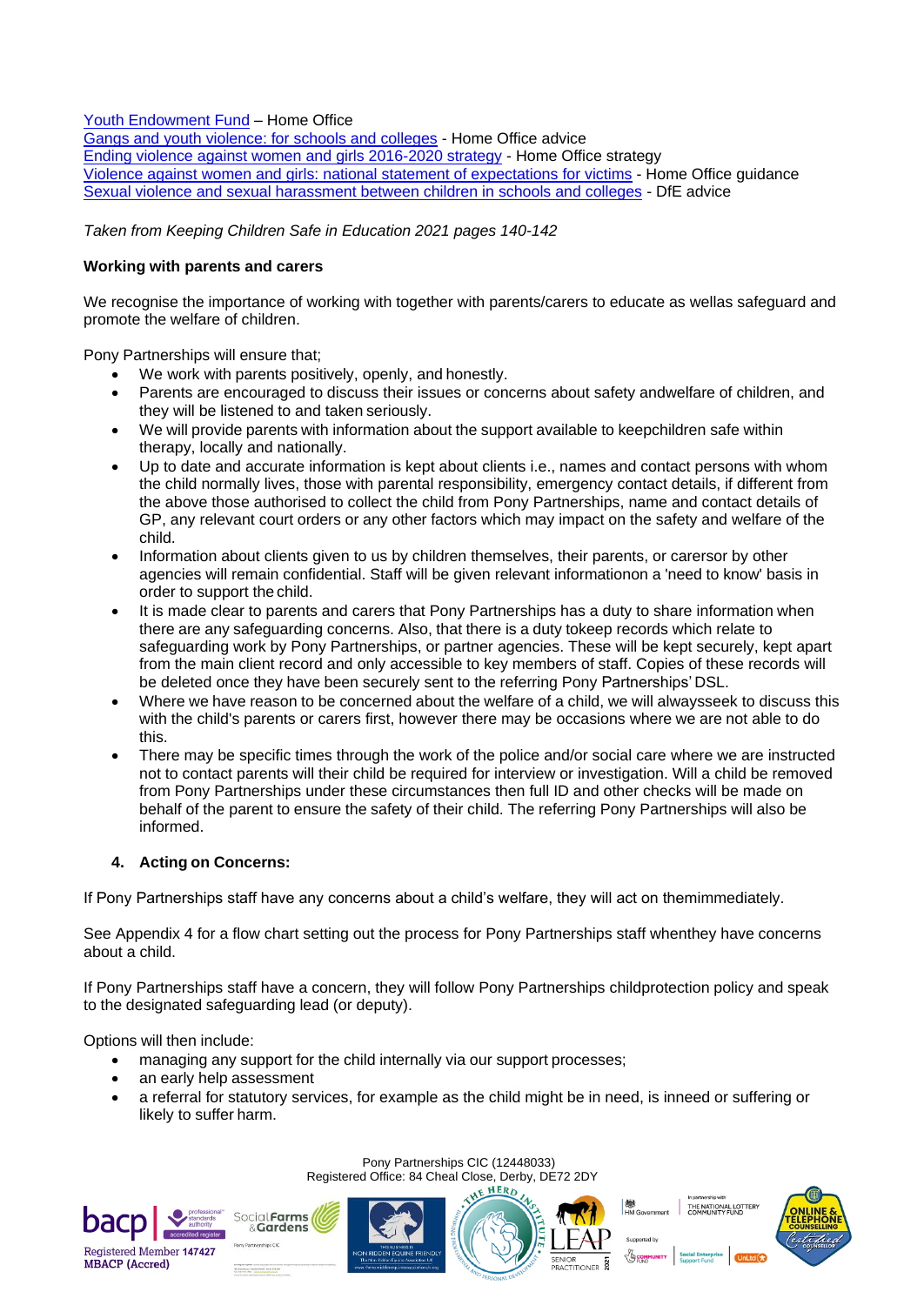The designated safeguarding lead or a deputy will always be available to discuss safeguarding concerns. If in exceptional circumstances, the designated safeguarding lead(or deputy) is not available, this will not delay appropriate action being taken. Pony Partnerships staff will consider taking advice from local children's social care. In these circumstances, any action taken will be shared with the designated safeguarding lead (or deputy) as soon as is practically possible.

Pony Partnerships staff will not assume a colleague or another professional will actand share information that might be critical in keeping children safe. Early information sharing is vital for effective identification, assessment, and allocation of appropriate service provision.

## **Early help - Using the Early Help Assessment (EHA)**

Where parents, carers or children tell us that they require support, or staff identify that there may be emerging needs and that services might be required an EHA is likely to be beneficial. In such cases staff will have an open discussion with the parents / carers and child about the support and services that might help and agree how they would beaccessed.

*Low level needs:* Where Pony Partnerships and another service i.e., nurse, may be able to meet the needs, take swift action and prevent needs escalating, the EHA pre-assessment checklist and request for support form will be completed to identify and document the needs. This processmay identify that an early help assessment may be needed and the action to be taken.

*Emerging needs:* Where the child or parent are likely to require co-ordinated support from a range of early help services, or where there are concerns for a child's well-being or a child's needs are notclear, not known or not being met, staff will discuss the use of the early help assessment with the child and /or their parents or carers. Where a multi-agency response is needed a team around the family (TAF) will be formed to bring together practitioners from the differentservices so that they, along with the family, can work together to meet the child's needs.

For more information about the early help assessment process see [www.derbyscb.org.uk.](http://www.derbyscb.org.uk/)

At each stage of the process where serious/complex needs or child protection concerns areidentified, a referral to Children's Social Care will be made. See below.

## **Statutory assessments**

Where a child is suffering, or is likely to suffer from harm, it is important that a referral to children's social care (and if appropriate the police) is made immediately. Referrals will followthe local authority's referral process. See DSCB Threshold document and DSCB Safeguarding Children procedures chapter 1.2 Making a referral to Children's Social Care.

When a young person comes from another local authority then the first point of call would be tocontact the duty social care team or local safeguarding board for direction/guidance – see appendix 6). The online tool Report child abuse to local council directs to the relevant local children's social care contact number.

## **Action following referral**

The DSL or other appropriate member of staff will:

- Follow up the referral in writing, attaching appropriate assessment where necessary i.e., early help assessment or the child referral form (see appendix5,6)
- Maintain contact with the allocated SocialWorker.
- Contribute to the strategy discussion or meetings.
- Provide a report for, attend, and contribute to any initial and review child protectionconference.
- Share the content of this report with the parent and if appropriate the child, prior tothe meeting.
- Attend core group meetings for any child subject to a child protection plan or childin need meeting for any child subject to a child in need plan.











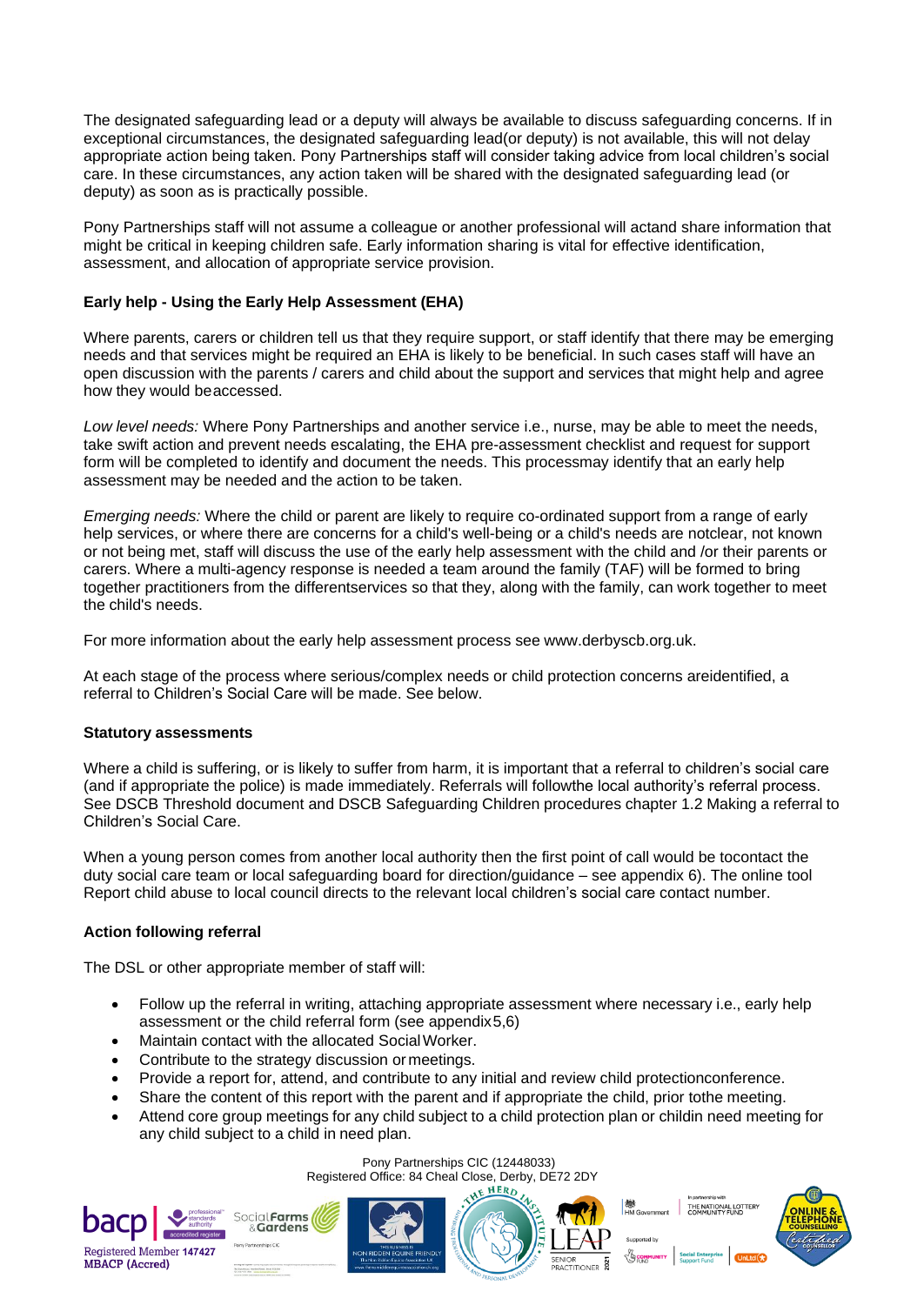- Where a child on a child protection plan, child in need plan or is looked after goesmissing, immediately inform the key worker in Social Care.
- If the child's situation does not appear to be improving the DSL will press for re- consideration. See DSCB Escalation policy (will a young person come from another local authority then the first point of call would be to contact the duty socialcare team or local safeguarding board for direction/guidance – see appendix 7).

#### **Children in need**

A child in need is defined under the Children Act 1989 as a child who is unlikely to achieve or maintain a reasonable level of health or development, or whose health and development is likely to be significantly or further impaired, without the provision of services; or a child who is disabled. Local authorities are required to provide services for children in need for thepurposes of safeguarding and promoting their welfare.

Children in need may be assessed under section 17 of the Children Act 1989.

#### **What will the local authority do?**

The local authority will decide, within one working day of a referral being made,about the type of response that is required and will let the referrer know the outcome. This will include determining whether:

- the child requires immediate protection and urgent action is required;
- whether the child is in need, and will be assessed under section 17;
- there is reasonable cause to suspect the child is suffering, or likely to suffer, significant harm, and whether enquiries must be made, and the child assessedunder section 47;
- any services are required by the child and family and what type of services;
- further specialist assessments are required in order to help the local authority tod the further action to take.

Pony Partnerships will follow up if this information is not forthcoming.

If social workers decide to carry out a statutory assessment, Pony Partnerships staff will doeverything they can to support that assessment (supported by the designated safeguardinglead (or deputy) as required).

If, after a referral, the child's situation does not appear to be improving, Pony Partnershipswill follow local escalation procedures to ensure their concerns have been addressed and, most importantly, that the child's situation improves.

#### **Record keeping**

All concerns, discussions and decisions made, and the reasons for those decisions, will berecorded in writing using the Safeguarding Report form (Appendix 6).

Key points to remember for acting are;

In an emergency take the action necessary to help the child, for example, call999.

- Report your concern to the DSL or their deputy as soon as you can and by the endof the day at the latest.
- If the DSL or their deputy is not around, ensure the information is shared with the most senior person in the Pony Partnerships that day and ensure action is taken toreport complex/serious or child protection concerns to Children's Social Care.
- Do not start your own investigation.
- Share information on a need-to-know basis only do not discuss the issue withcolleagues, friends, or family.
- Complete a record of the concerns (see Appendix 6).
- Seek support for yourself if you are distressed.

All staff will follow the Derby and Derbyshire Safeguarding Children Procedures (will a youngperson come from another local authority then the first point of call would be to contact the duty social care team or local









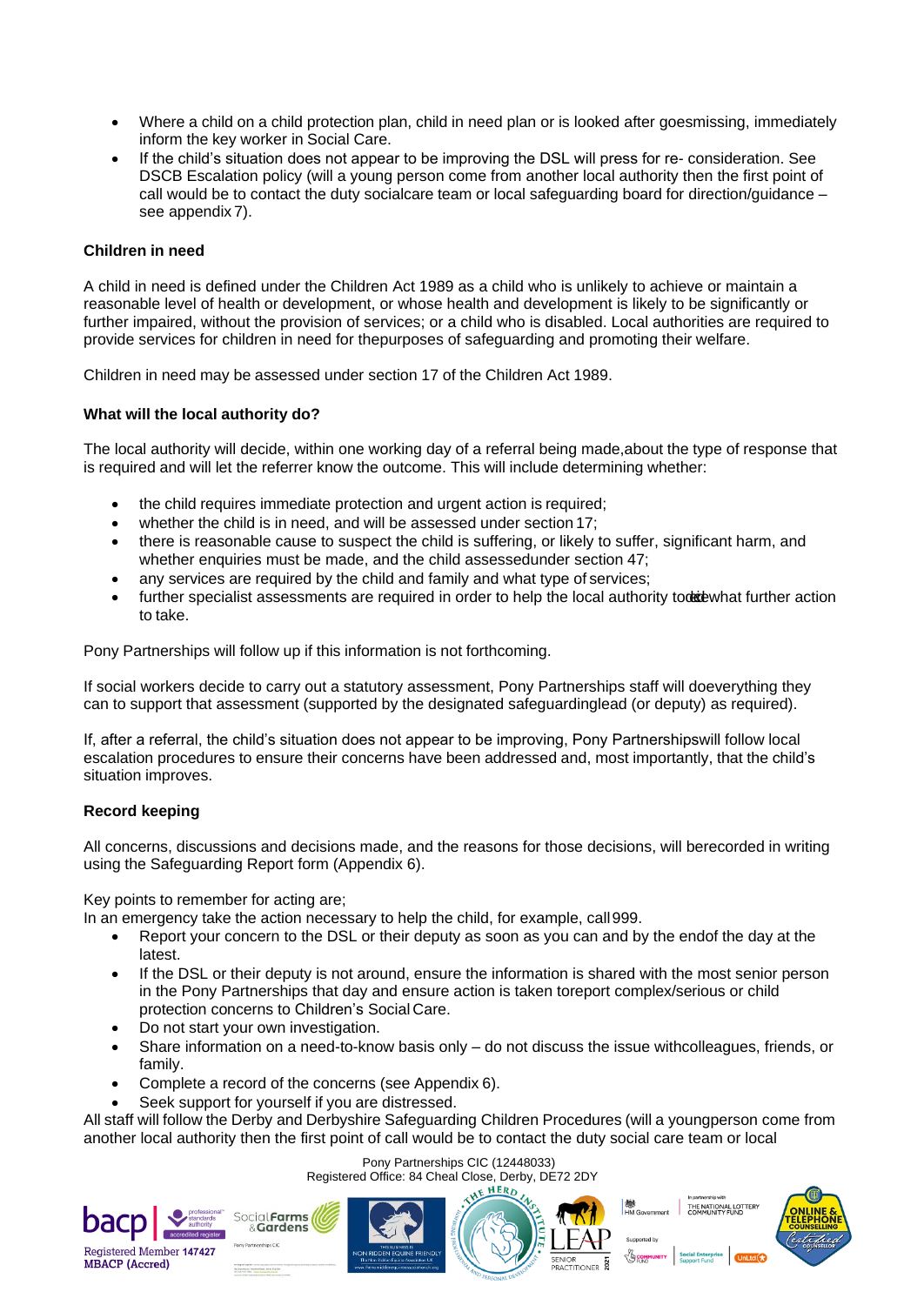safeguarding board for direction/guidance – see appendix 7). These can be located on the local safeguarding polices and guidance page of [www.derbyscb.org.uk. T](http://www.derbyscb.org.uk/)he DSCB Thresholds document will support the DSL and staff in their decision making about the child's needs and the appropriate assessment and interventions.

It is not the responsibility of Pony Partnerships staff to investigate welfare concerns or determine the truth of any disclosure or allegation; this is the responsibility of Children's Social Care. All staff however have a duty to recognise concerns and maintain an open mind. Accordingly, all concerns regarding the welfare of clients will be recorded and discussed with the Designated Safeguarding Lead (or another senior member of staff in the absence of the designated lead) prior to any discussion with parents.

If you suspect a child has emerging, complex/serious needs or there are child protectionconcerns:

Information about abuse and neglect can be found in Appendix 1.

There will be occasions when you suspect that a child may be at risk, but you have no 'real'evidence. The child's behaviour and or appearance may have changed, their attendance intherapy may have reduced, their ability to concentrate and focus may have altered, or you may have noticed other physical but inconclusive signs. In these circumstances, you will tryto give the child the opportunity to talk. The signs you have noticed may be due to a varietyof factors and it is fine to ask the child if they are alright or if you can help in any way.

Ensure you record these early concerns using the Safeguarding form (Appendix 6). If a childor adult does begin to reveal that a child is being harmed, you will follow the advice in the section 'If information is a disclosed to you'.

**If information is disclosed to you:** It takes a lot of courage for a child, parent, carer, or other significant adult to disclose thatthey are worried or have concerns. They may feel ashamed, the abuser may have threatened what will happen if they tell, they may have lost all trust in adults, or they maybelieve, or have been told, that the abuse is their own fault.

If a child or adult talks to you about any risks to a child's safety or wellbeing you will need tolet them know that you must pass the information on – you are not allowed to keep secrets.

The point at which you do this is a matter for professional judgement. If you jump in immediately the child or adult may think that you do not want to listen, if you leave it till thevery end of the conversation, they may feel that you have misled them into revealing morethan they would have otherwise.

During your conversation with the child or adult:

- Allow them to speak freely, listen to what is being said without interruption andwithout asking leading questions.
- Keep questions to a minimum and of an open nature i.e., 'can you tell me whathappened?' rather than 'did x hit you?'
- Remain calm and do not overreact the child or adult may stop talking if they feelthey are upsetting you.
- Give reassuring nods or words of comfort 'I'm so sorry this has happened', 'I want to help', 'This isn't your fault', 'You are doing the right thing in talking tome'.
- Do not be afraid of silences remember how hard this must be for the child oradult.
- Under no circumstances ask investigative questions such as how many timesthis has happened, whether it happens to siblings too, or what do other family members think about all this.
- At an appropriate time tell the child or adult that in order to help them you mustpass the information on.
- Do not automatically offer any physical touch as comfort; it may be anything butcomforting to a child who has been abused.
- Avoid admonishing the child or adult for not disclosing earlier. Saying 'I do wish you had told me about this when it started' or 'I can't believe what I'm hearing' maybe your way of being supportive but they may interpret it that they have done something wrong.
- Tell the child or adult what will happen next. The child or adult may agree to go with you to see the Designated Safeguarding Lead. Otherwise let them know thatsomeone will come to see or contact









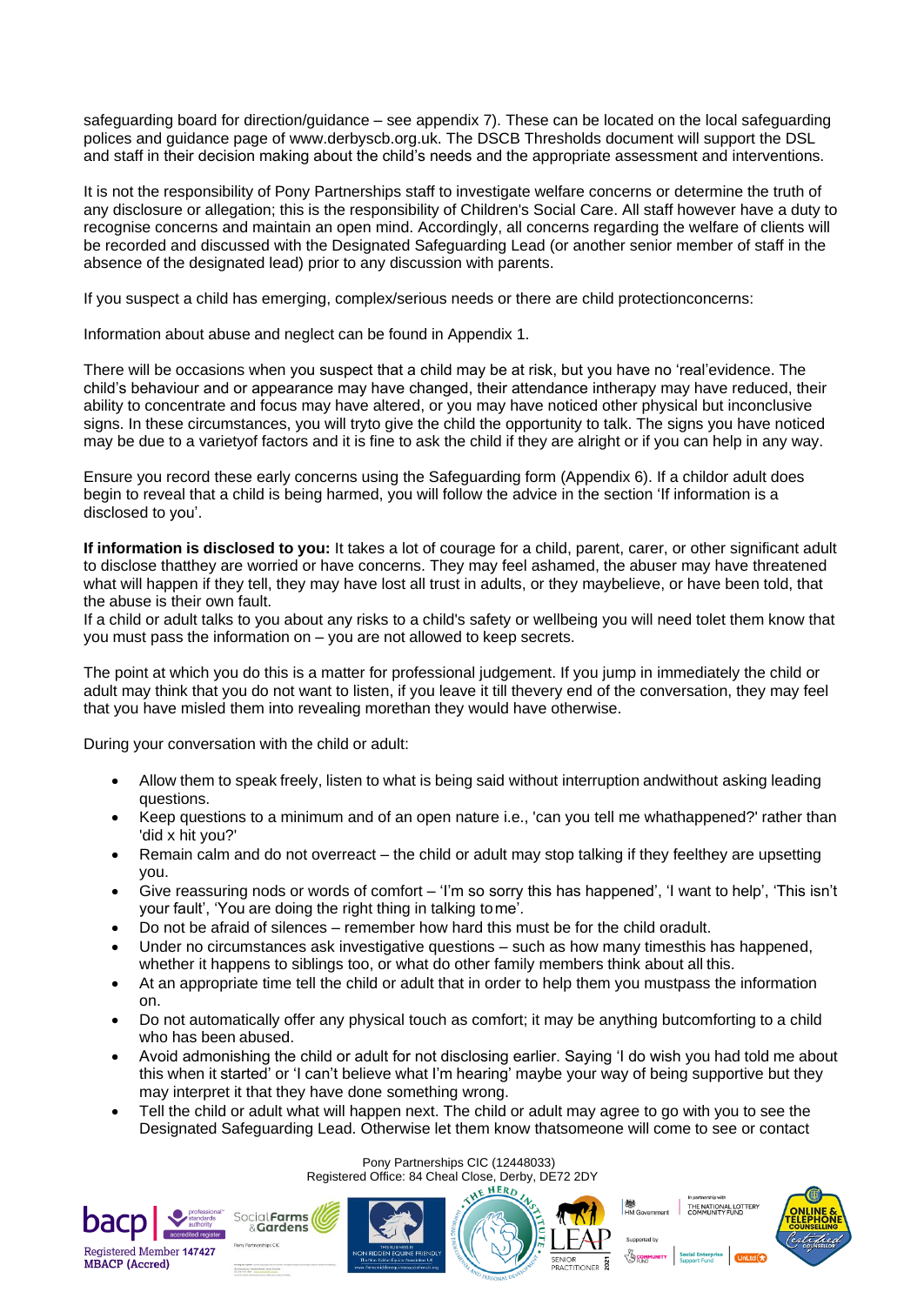them before the end of the day.

- Report verbally to the Designated Safeguarding Lead (DSL).
- Write up your conversation as soon as possible and hand it to the DesignatedSafeguarding Lead.
- Seek support if you feel distressed.

If you are unsure, you will always have a discussion with the Designated Safeguarding Leadto agree the best way forward.

Staff must always immediately inform the Designated Safeguarding Lead (DSL) if there is:

- Any suspicion that a child is injured, marked, or bruised in a way which is notreadily attributable to the normal knocks or scrapes received in play.
- Any explanation given which appears inconsistent or suspicious.
- Any behaviours which give rise to suspicions that a child may have suffered harm.
- Any concerns that a child may be suffering from inadequate care, ill treatment, oremotional maltreatment.
- Any concerns that a child is presenting signs or symptoms of abuse or neglect.
- Any significant changes in a child's presentation, including non-attendance.
- Any hint or disclosure of abuse about or by a child / young person.
- Any concerns regarding person(s) who may pose a risk to children e.g., living in ahousehold with children present.
- Information which indicates that the child is living with someone who does not haveparental responsibility for them (private fostering).
- Any concerns that a child is at risk of forced marriage, honour-based violence, orfemale genital mutilation (FGM).

#### **Role of the Designated Safeguarding Lead following identification of needs or concerns:**

The Designated Safeguarding Lead (DSL) will:

- Assess any urgent medical needs of the child.
- Consider whether the child has low level, emerging needs, or complex/seriousneeds or if there are child protection concerns.
- Check whether the child is currently subject to a child protection plan, or has previously been subject to a plan, is looked after, has child in need plan or an earlyhelp assessment (EHA) or is open to a Multi-Agency Team (MAT) or known to another agency.
- Confirm whether any previous concerns have been raised by staff.
- Consider whether the matter will be discussed with the child's parents or carersor whether to do so may put the child a further risk of harm (seebelow).
- If unsure that a child protection referral will be made, seek advice from Chines Social Care.

## **Multi-Agency Working**

Pony Partnerships CIC has a pivotal role to play in multi-agency safeguarding arrangements. The Trustees will ensure that Pony Partnerships CIC contributes to multi-agency working in line withstatutory guidance Working Together to Safeguard Children.

New safeguarding partners and child death review partner arrangements are now in place. Locally, the three safeguarding partners (the local authority; a clinical commissioning group for an area within the local authority; and the chief officer of police for an area (any part of which falls) within the local authorityarea) will decide to work together with appropriate relevant agencies to safeguard and promote the welfare of local children, including identifying and responding to their needs.

It is especially important that Pony Partnerships CIC understand their role in the three safeguarding partner arrangements. The Trustees and senior leadership team, especially the designated safeguardingleads, will make themselves aware of and follow their local arrangements.

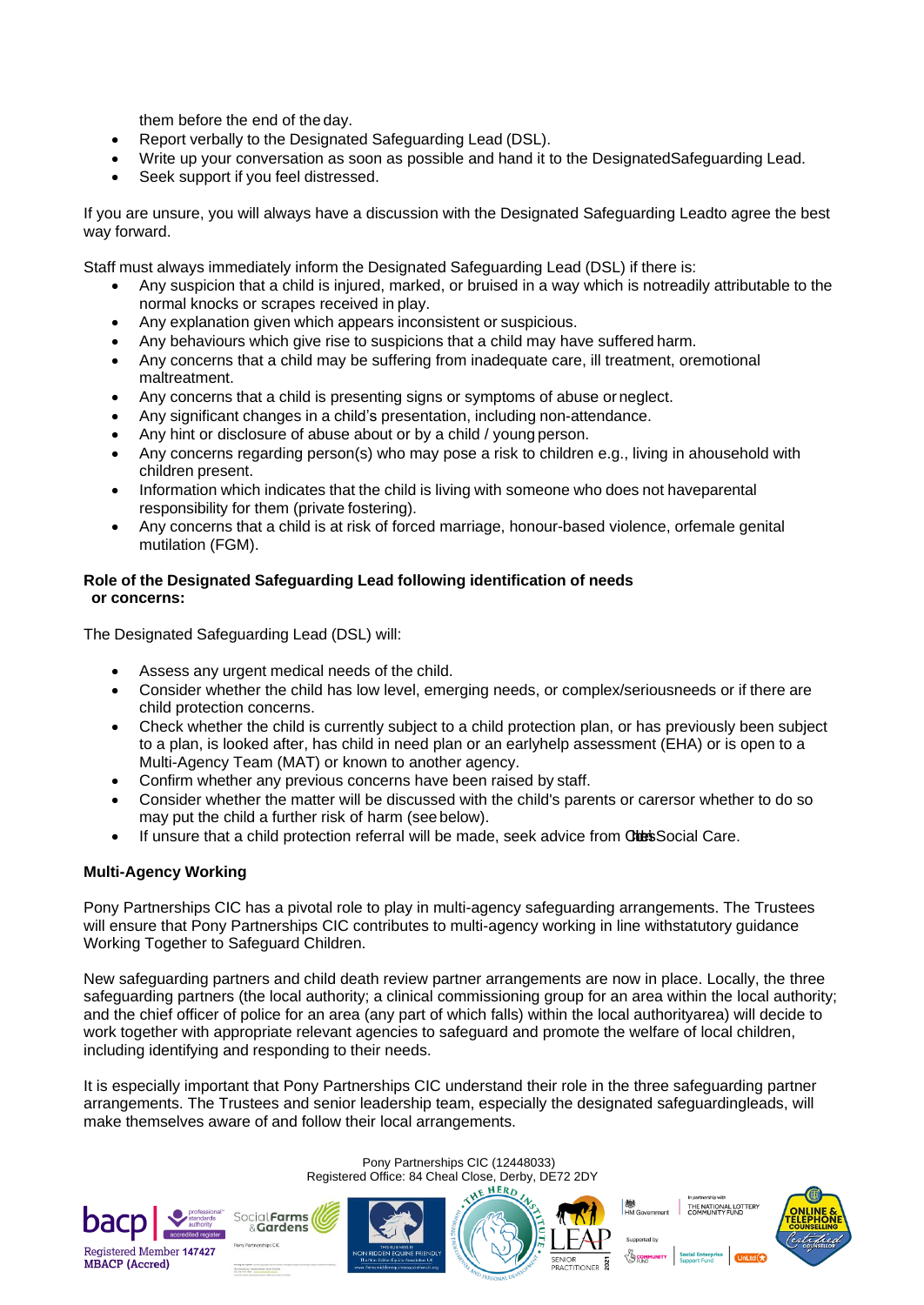The three safeguarding partners have a shared and equal duty to work together to safeguard and promote the welfare of children. To fulfil this role, they must set out how they will work together and withany relevant agencies.

Relevant agencies are those organisations and agencies whose involvement that the three safeguarding partners consider may be required to safeguard and promote the welfare of children with regard to local need. The three safeguarding partners will have set out in their published arrangements which organisations and agencies they will be working with, and the expectations placed on any agencies and organisations by the arrangements.

## **Information sharing**

Information sharing is vital in identifying and tackling all forms of abuse and neglect. As part of meeting a child's needs, the Trustees recognise the importance of information sharing between practitioners and local agencies. This will include ensuring arrangements are in place that set out clearly the processes and principles for sharing information within Pony Partnerships CIC with the three safeguarding partners,other organisations, agencies, and practitioners as required. Staff will be proactive in sharing information as early as possible to help identify, assess, and respond to risks or concerns about the safety and welfare of children, whether this is when problems are first emerging, or where a child is already known to the local authority children's social care.

The Trustees are aware that among other obligations, the Data Protection Act 2018 and the GDPR place duties on organisations and individuals to process personal information fairly and lawfully and to keep the information they hold safe and secure.

The Trustees will ensure relevant staff have due regard to the relevant data protection principles, which allow them to share (and withhold) personal information, as provided for in the Data Protection Act 2018 and the GDPR. This includes:

- being confident of the processing conditions which allow them to store and share informationfor safeguarding purposes, including information, which is sensitive and personal, and shouldbe treated as 'special category personal data'.
- understanding that 'safeguarding of children and individuals at risk' is a processing condition that allows practitioners to share special category personal data. This includes allowing practitioners to share information without consent where there is good reason to do so, and that the sharing of information will enhance the safeguarding of a child in a timely manner, butit is not possible to gain consent, it cannot be reasonably expected that a practitioner gains consent, or if to gain consent would place a child at risk.

The Data Protection Act 2018 and GDPR do not prevent the sharing of information for the purposes ofkeeping children safe. Fears about sharing information must not be allowed to stand in the way of the need to safeguard and promote the welfare and protect the safety of children.

## **Notifying parents**

Dacp

Registered Member 147427 **MBACP** (Accred)

Pony Partnerships will normally seek to discuss any needs or concerns about a child with their parents or carers. This must be handled sensitively. Where an early help assessment would benefit the child and their family the most appropriate member of staff will approach the parent/carer to take this forward. In situations where there are serious/complex needs orchild protection concerns the DSL will contact the parent or carer.

However, if Pony Partnerships believes that notifying parents could increase the risk to the child or exacerbate the problem, then advice will first be sought from Children's Social Care.

## **Confidentiality, sharing information and record keeping**

Information sharing is vital in identifying and tackling all forms of abuse. Fears about sharinginformation cannot be allowed to stand in the way of the need to promote the welfare and protect the safety of children.

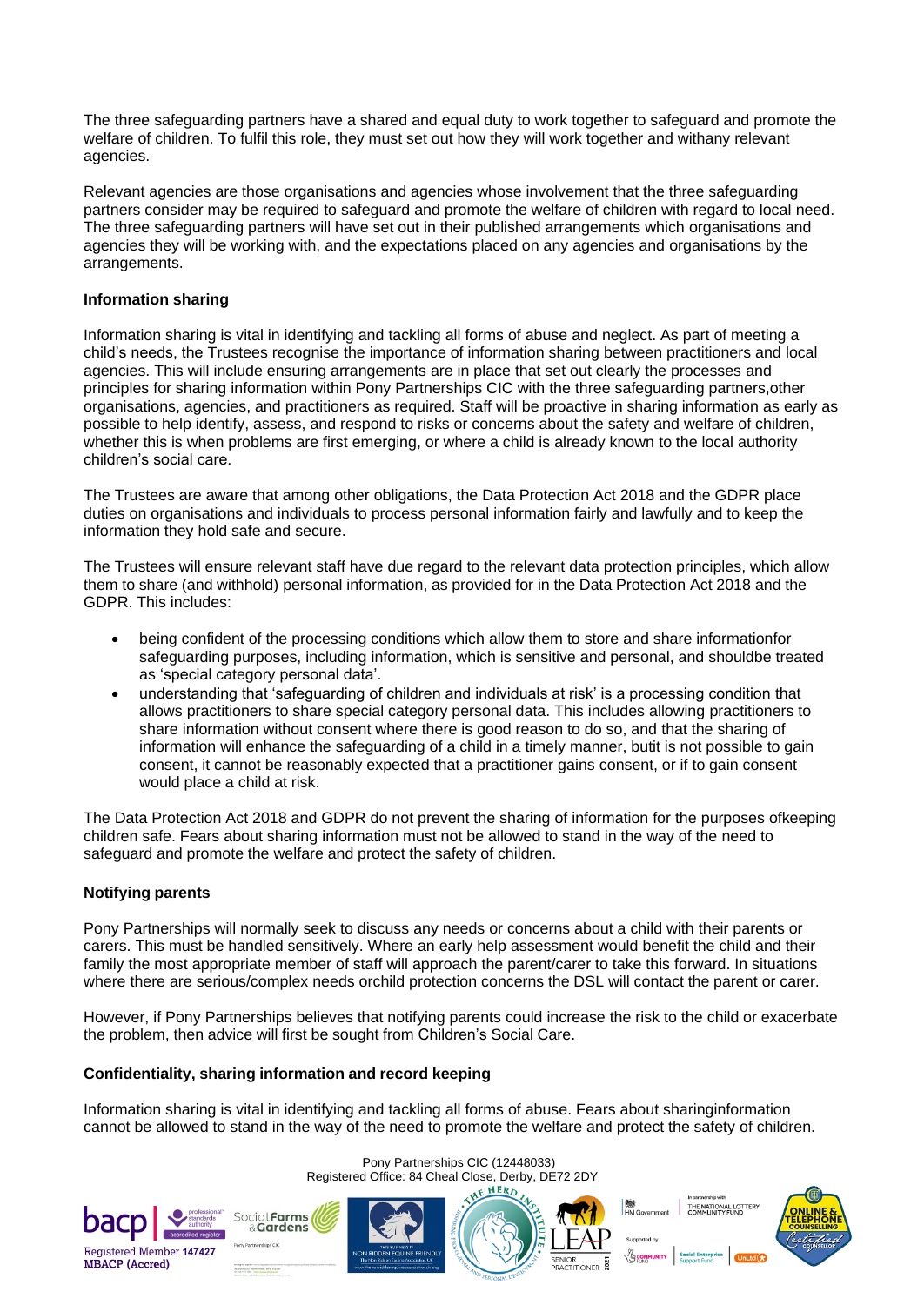Pony Partnerships will operate with regard to HM Government Information Sharing; Advice for practitioners providing safeguarding services to children, young people, parents and carers (2015) and Derby and Derbyshire Safeguarding Children Boards' Information SharingAgreement and Guidance for Practitioners (2015) (will a young person come from another local authority then the first point of call would be to contact the duty social care team or local safeguarding board for direction/guidance – see appendix 7). All staff will be mindful of the seven golden rules to sharing information (please see Appendix 2).

Staff will only discuss concerns with the Designated Safeguarding Lead, Manager or Trustees (depending on who is the subject of the concern). That person will then decide whoelse needs to have the information and they will disseminate it on a 'need-to-know' basis.

Wherever possible consent will be sought to share information however where there are safeguarding concerns about a child, information will be shared with the appropriate organisations such as Children's Social Care. In most cases concerns will be discussed withparents and carers prior to the referral taking place unless by doing so would increase risk.

Pony Partnership's policy on confidentiality and information-sharing is available to parentsand children on request.

## **Record keeping**

Records of concerns documentation and other written information will be stored in a locked facility and any electronic information will be password protected and only made available torelevant individuals.

Safeguarding information will be stored separately from the client's therapy file and thetherapy file will be 'tagged' to indicate that separate information is held.

Copies of these records will be securely sent to any referring Pony Partnerships and aconfirmation of receipt obtained.

Support for those involved in a safeguarding/child protection issue:

Child neglect and abuse is devastating for the child and can also result in distress and anxiety for staff who become involved. We will support the children and their families andstaff by:

- Taking all suspicions and disclosures seriously.
- Nominating a link person who will keep all parties informed and be the centralpoint of contact.
- Where a member of staff is the subject of an allegation made by a child, aseparate link person will be nominated to avoid any conflict of interest.
- Responding sympathetically to any request from a child or member of staff fortime out to deal with distress or anxiety.
- Maintaining confidentiality and sharing information on a need-to-know basis onlywith relevant individuals and agencies.
- Storing records securely.
- Offering details of helplines, counselling, or other avenues of external support.
- Following the procedures laid down in our whistle blowing, complaints anddisciplinary procedures.
- Co-operating fully with relevant statutory agencies.

## **5. Safer Recruitment and Selection of Pony Partnerships Staff**

Pony Partnerships has adopted robust recruitment and selection procedures that minimise the risk of employing people who might abuse children or are otherwise unsuitable to workwith them. We complete a full range of checks which are carried out to minimise the possibility of children and young people suffering harm from those they consider to be in positions of trust.

We ensure that all appropriate measures are applied in relation to everyone who works atPony Partnerships, including volunteers and staff employed by contractors. This is an essential part of creating a safe

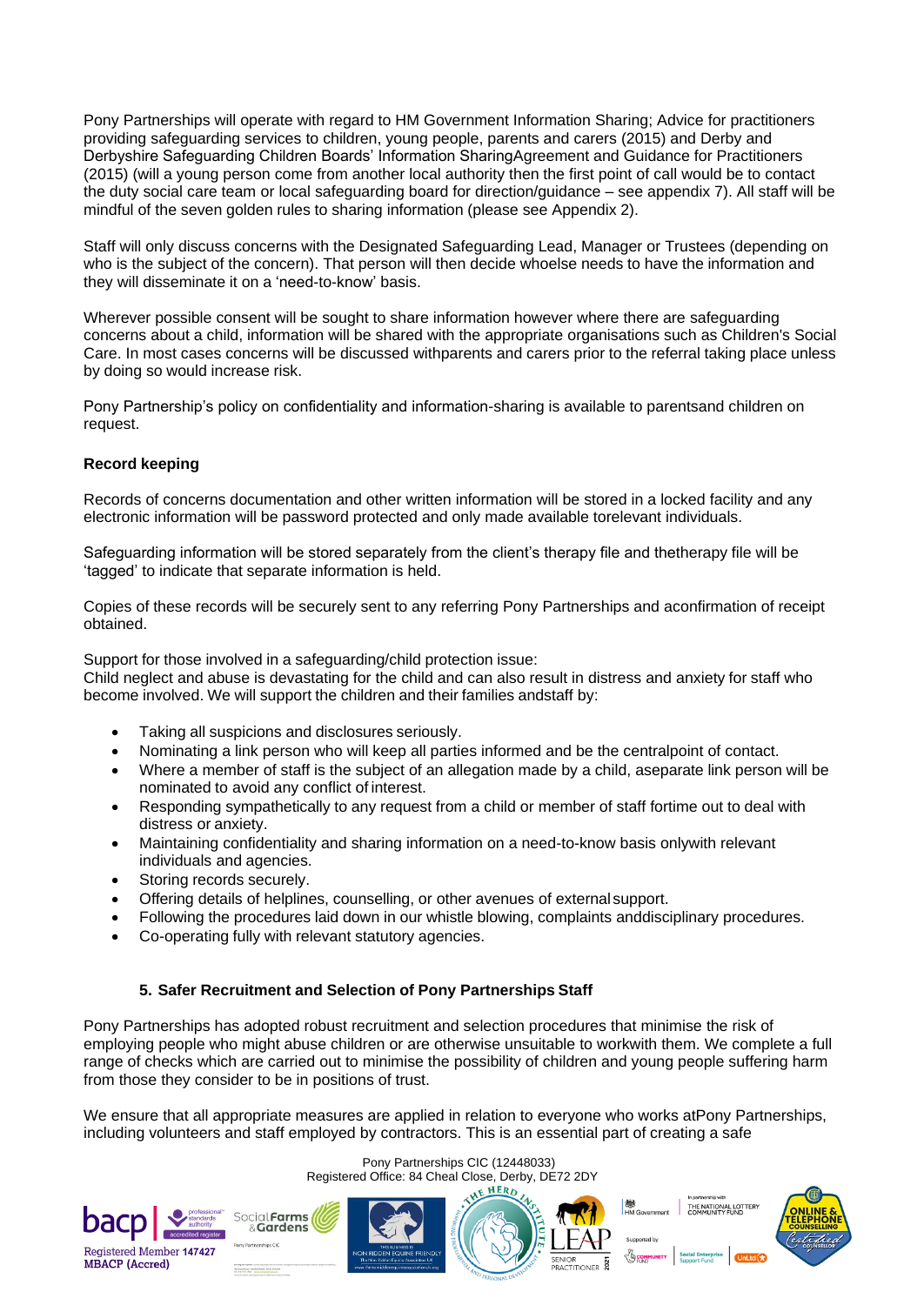environment for children and young people.

Safer practice in recruitment means thinking about and including issues to do with child protection and safeguarding children at every stage of the process. This includes obtainingand scrutinising comprehensive information about applicants. For example, obtaining professional references, verifying academic or vocational qualifications, previous employment history, verifying health and physical capacity for the job as well as resolving any discrepancies or anomalies in references.

It also includes ensuring that advertising, job descriptions, person specifications andinterview processes includes safeguarding and right to work in England checks.

Everyone who works in the Pony Partnerships, including volunteers will have appropriate Disclosure and Barring (DBS) and where necessary, disqualification by association checks.See DBS policy statement.

## **6. Allegations against therapists and other staff (including volunteers)**

Safe recruitment practices are vital whenever someone is recruited to work with children however this is not the end of the matter. Therapy settings are a safe environment for the majority of children and the majority of people who work with children have their safety andwelfare at heart. Everyone at Pony Partnerships will be mindful that some individuals seek access to children in order to abuse them and that the nature of abuse means that childrenoften don't disclose. It is crucial that everyone is aware of these issues, and the need to adopt ways of working and appropriate practice to help reduce allegations. It is also important that everyone is able to raise concerns about what seems to be poor or unsafe practice by colleagues.

These concerns and concerns expressed by children, parents and others are listened to andtaken seriously. Where appropriate, action is taken in accordance with procedures for dealing with allegations against staff.

It is essential that any allegation against a therapist or other member of staff, or volunteer isdealt with quickly, in a fair and consistent way that provides effective protection for the childand at the same time supports the person who is subject to the allegation.

Where an allegation is made against a therapist or member of staff (including volunteers)that they have:

- behaved in a way that has harmed a child, or may have harmed a child;
- possibly committed a criminal offence against or related to a child;
- behaved towards a child or children in a way that indicates he or she may pose a riskof harm to children; or
- behaved or may have behaved in a way that indicates they may not be suitable towork with children.

Pony Partnerships will always comply with the Derby and Derbyshire Safeguarding ChildrenProcedures, chapter 2.2, Allegations against Staff, Carers and Volunteers (will a young person come from another local authority then the first point of call would be to contact the duty social care team or local safeguarding board for direction/guidance – see appendix 7).

There are also procedures in place to make a referral to the Disclosure and Barring Service(DBS) if a person in regulated activity has been dismissed or removed due to safeguarding concerns or would have been had they not resigned.

This is a legal duty and failure to refer when the criteria are met is a criminal offence.

**If you have concerns about a colleague:** Staff who are concerned about the conduct of a colleague towards a child are undoubtedly placed in a very difficult situation. They may worry that they have misunderstood the situation and they will wonder whether a report could jeopardise their colleague's career. Allstaff must remember that the welfare of the child is paramount. All concerns of poor practiceor concerns about a child's welfare brought about by the behaviour of colleagues will be reported.

**Duty to refer to DBS:** Pony Partnerships will uphold our legal duty to refer to the DBS anyone who has harmed, or poses a risk of harm, to a child or vulnerable adult; where the harm test is satisfied in respectof that

Pony Partnerships CIC (12448033)

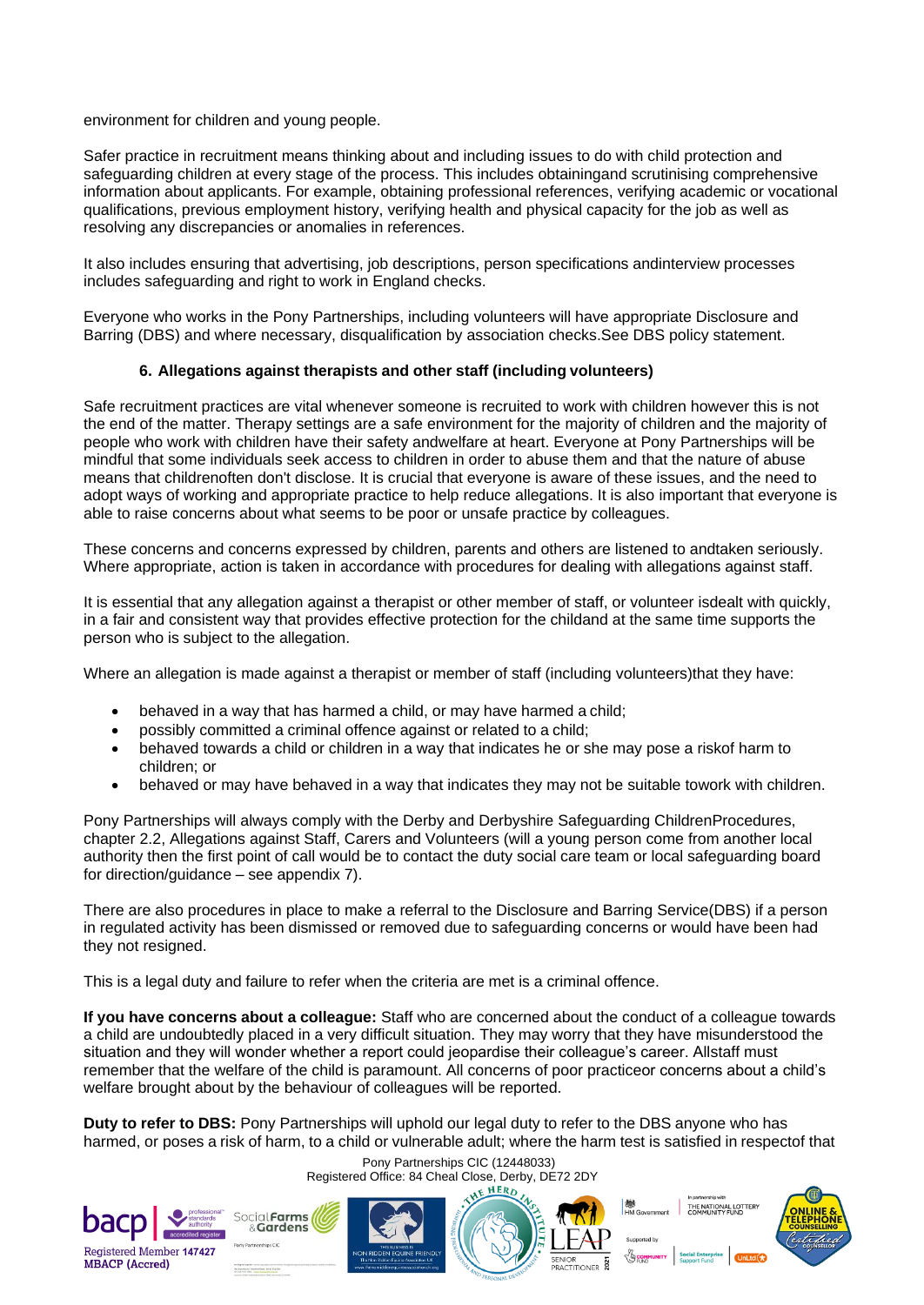individual; where the individual has received a caution or conviction for a relevant offence, or if there is reason to believe that individual has committed a listed relevant offence; and that individual has been removed from working (paid or unpaid) in regulated activity, or would have been removed had they not left.

#### **Initial actions following an allegation**

- The person who has received an allegation or witnessed an event will immediatelyinform the Manager (or the Trustees/DCSB) if the allegation is against the Manager) and make a record which will include time, date, place of incident, persons present, what was witnessed, what was said etc; this will then be signed and dated (see Appendix 6).
- The Manager where appropriate will take steps to secure the immediate safety ofchildren and urgent medical needs.
- The member of staff will not be approached at this stage unless it is necessary toaddress the immediate safety of children.
- The Manager may need to clarify any information regarding the allegation; noperson will be interviewed at this stage.

Some allegations will be so serious as to require immediate intervention by Children's SocialCare and/or police.

- The Manager, or Trustees will immediately discuss the allegation with the Local Authority Designated Officer (LADO). This will take place within one working day;see other key safeguarding contacts list on page 8. The discussion will consider the nature, content and context of the allegation and agree a course of action.
- The Manager will inform the Trustees of any allegation.
- Consideration will be given throughout to the support and information needs ofclients, parents, and staff.
- If consideration needs to be given to the individual's employment, advice will besought from ACAS for HR.

**Whistleblowing:** All Pony Partnerships staff and volunteers will feel able to raise concerns about poor or unsafe practice and potential failures in Pony Partnerships' safeguarding regime and knowthat such concerns will be taken seriously by the Trustees.

Where a staff member feels unable to raise an issue with their employer, or feels that theirgenuine concerns are not being addressed, other whistleblowing channels may be open tothem:

- general guidance on whistleblowing can be found via: Advice onWhistleblowing;
- the NSPCC's what you can do to report abuse dedicated helpline is available as analternative route for staff who do not feel able to raise concerns regarding child protection failures internally or have concerns about the way a concern is being handled. Staff can call 0800 028 0285 – line is available from 8:00 AM to 8:00 PM, Monday to Friday and email[:mailto:help@nspcc.org.uk.](mailto:help@nspcc.org.uk)

## **Appendix 1 – Seven Golden Rule for Information Sharing**

Dacc

Registered Member 147427 **MBACP** (Accred)





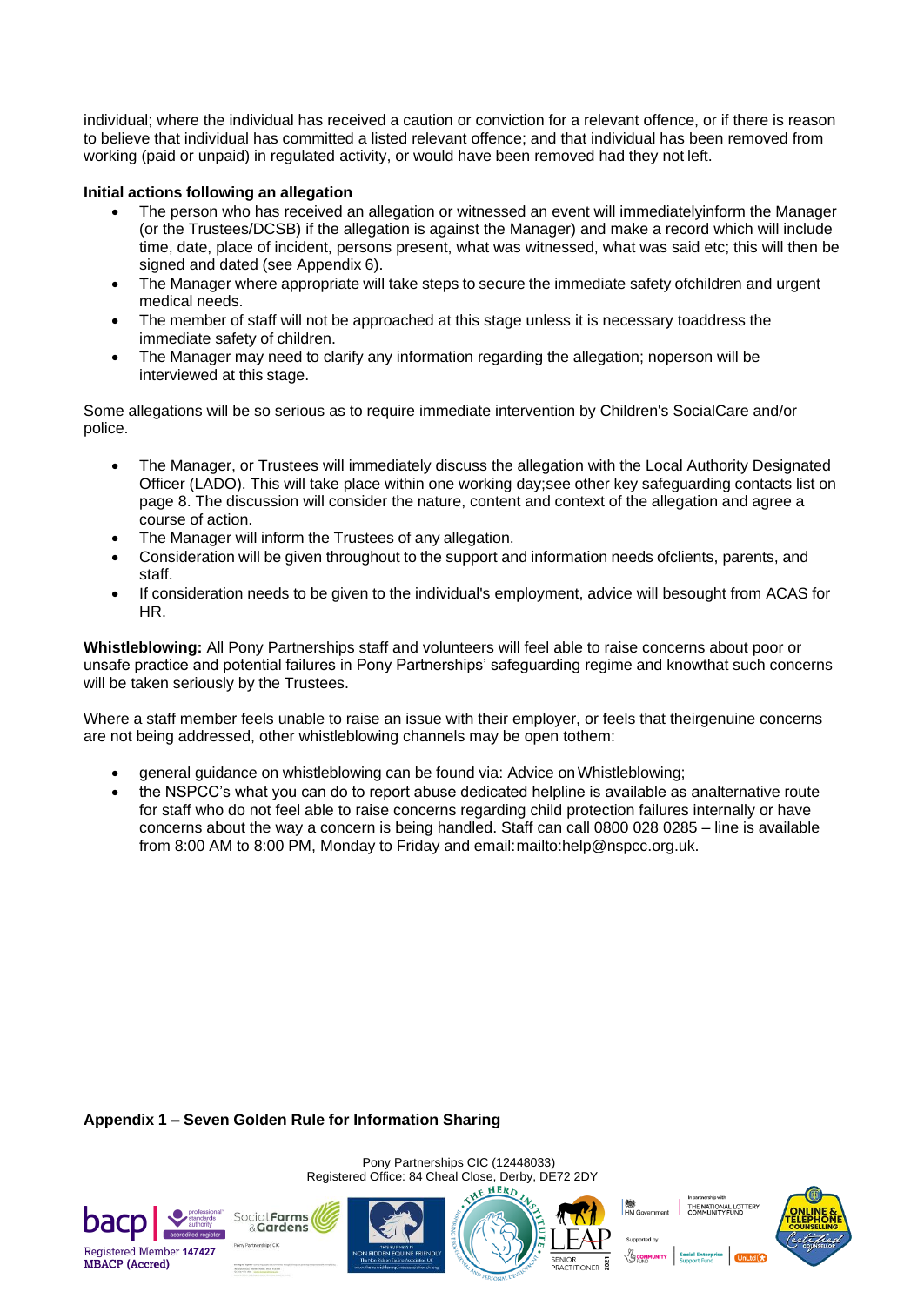- 1. Remember that the Data Protection Act 1998 and human rights law are not barriers to justified information sharing but provide a framework to ensure that personal informationabout living persons is shared appropriately.
- 2. Be open and honest with the individual (and/or their family where appropriate) fromthe outset about why, what, how and with whom information will, or could be shared, and seek their agreement, unless it is unsafe or inappropriate to do so.
- 3. Seek advice for other practitioners if you are in any doubt about sharing theinformation concerned, without disclosing the identity of the person where possible.
- 4. Share with informed consent where appropriate and, where possible, respect the wishes of those who do not consent to share confidential information. You may still share information without consent if, in your judgement, there is a good reason to do so, such as where safety may be at risk. You will need to base your judgement on the facts of the case.When you are sharing or requesting personal information from someone, be certain of the basis upon which you are doing so. Where you have consent, be mindful that an individual might not expect information to be shared.
- 5. Consider safety and well-being: Base your information sharing decisions on considerations of the safety and well-being of the individual and others who may be affectedby their actions.
- 6. Necessary, proportionate, relevant, adequate, accurate, timely and secure: Ensure that the information you share is necessary for the purpose for which you are sharing it, it shared only with those people who need to have it, is accurate and up to date, is shared in atimely fashion, and is shared securely.
- 7. Keep a record of your decision and the reasons for it whether it is to share information or not. If you decide to share, then record what you have shared, with whom andfor what purpose.

Taken from Information Sharing: advice for practitioners providing safeguarding services tochildren, young people, parents, and carers, (2015) HM Government

Registered Member 147427 **MBACP** (Accred)





Pony Partnerships CIC (12448033)





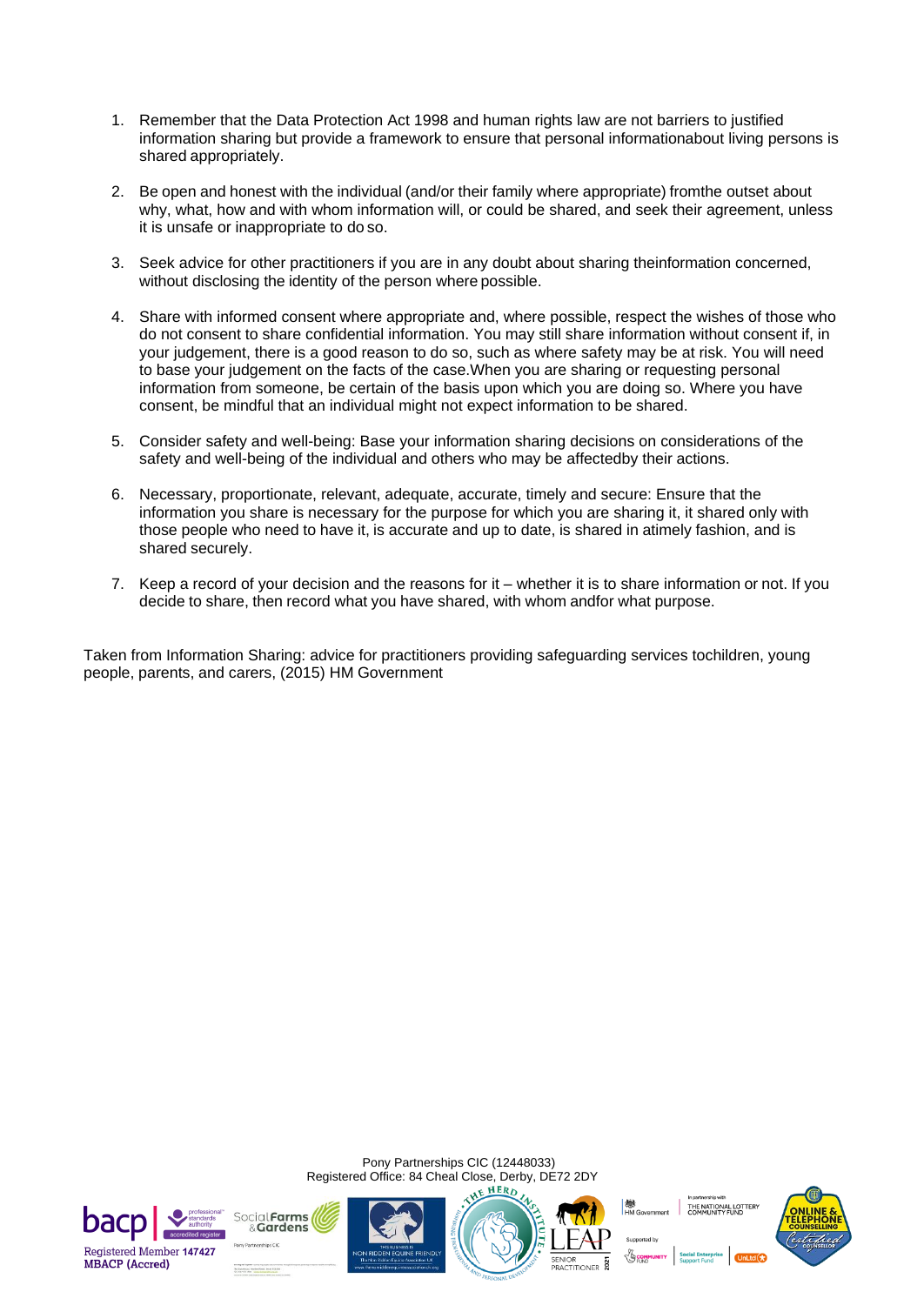# **Appendix 2 – Role of the Designated Safeguarding Lead (DSL)**

Trustees will ensure that Pony Partnerships designates an appropriate senior member of stito take lead responsibility for child protection. This person will have the status and authority within Pony Partnerships to carry out the duties of the post including committingresources and, where appropriate, supporting and directing other staff.

The broad areas of responsibility for the Designated Safeguarding Lead are:

## **Managing referrals**

The designated safeguarding lead is expected to refer cases:

- of suspected abuse and neglect to the local authority children's social care as required and support staff who make referrals to local authority children's social care;
- to the Channel programme where there is a radicalisation concern as required and support staff who make referrals to the Channel programme;
- where a person is dismissed or left due to risk/harm to a child to the Disclosure and Barring Service as required;
- where a crime may have been committed to the Police as required. NPCC When to call the police should help understand when to consider calling the police and what to expect when working with the police.

## **Work with Others**

The designated safeguarding lead is expected to:

- act as a source of support, advice, and expertise for all staff;
- act as a point of contact with the safeguarding partners;
- liaise with the trustees to inform them of issues- especially ongoing enquiries under section 47 of the Children Act 1989 and police investigations;
- as required, liaise with the "case manager" (as per Part four) and the local authority designated officer(s) (LADO) for child protection concerns in cases which concern a staff member;
- liaise with staff on matters of safety and safeguarding and welfare (including online and digital safety) and when deciding whether to make a referral by liaising with relevant agencies so that children's needs are considered holistically;
- promote supportive engagement with parents and/or carers in safeguarding and promoting the welfare of children, including where families may be facing challenging circumstances;
- work with the trustees, taking lead responsibility for promoting educational outcomes by knowing the welfare, safeguarding and child protection issues that children in need are experiencing, or have experienced, and identifying the impact that these issues might be having on children's attendance, engagement, and achievement.

## **Information sharing and managing the child protection file**

The designated safeguarding lead is responsible for ensuring that child protection files are kept up to date. Information should be kept confidential and stored securely. It is good practice to keep concerns and referrals in a separate child protection file for each child. Records should include:

a clear and comprehensive summary of the concern;

al Farms

& Gardens

- details of how the concern was followed up and resolved;
- a note of any action taken, decisions reached and the outcome.

They should ensure the file is only accessed by those who need to see it and where the file or content within it is shared, this happens in line with information sharing advice as set out in Part one and Part two of KCSIE (2021).







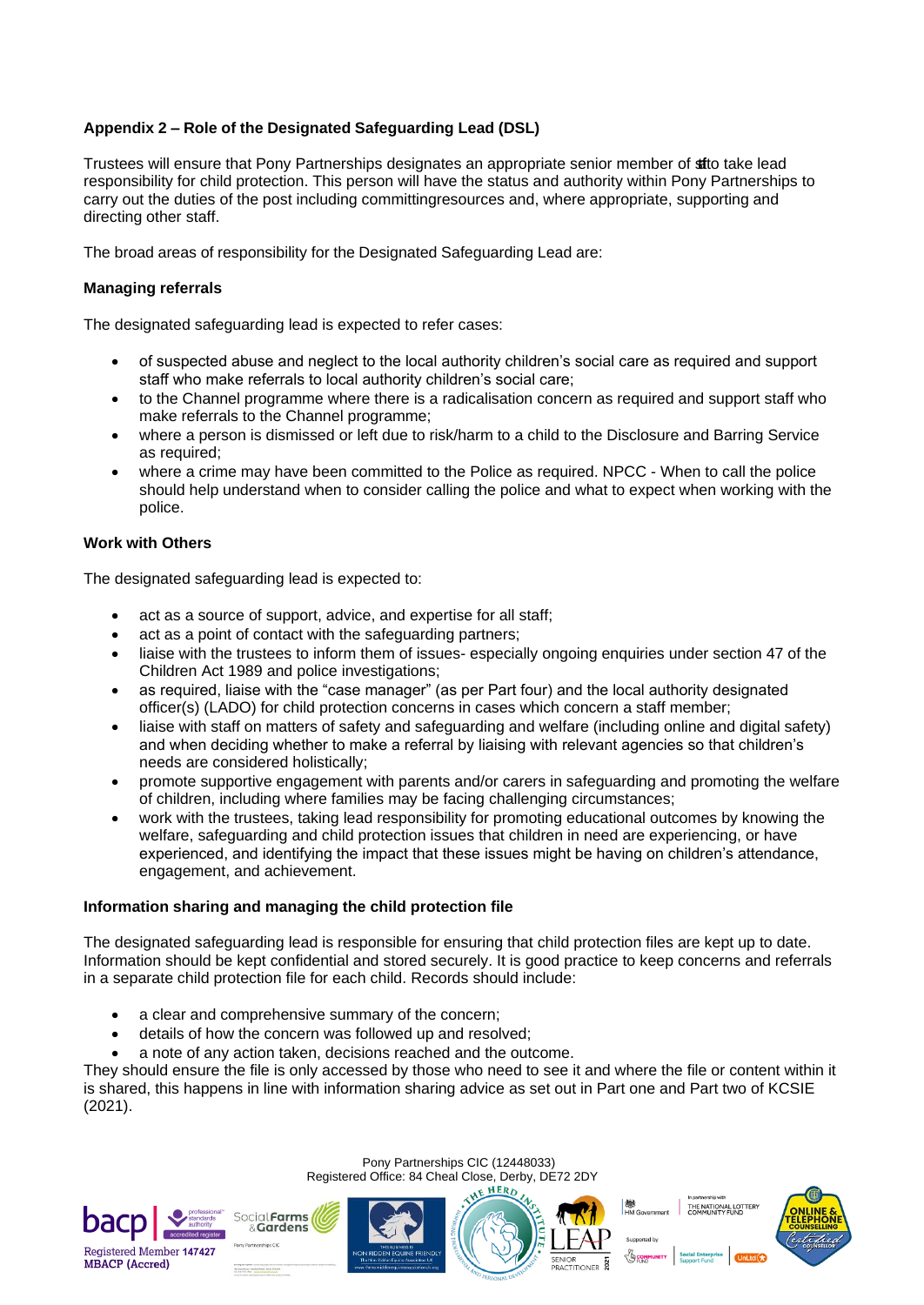# **Raising Awareness**

The designated safeguarding lead should:

- ensure each member of staff has access to, and understands, Pony Partnerships' child protection policy and procedures, especially new and part-time staff;
- ensure the child protection policy is reviewed annually (as a minimum) and the procedures and implementation are updated and reviewed regularly, and work with governing bodies or proprietors regarding this;
- ensure the child protection policy is available publicly and;
- link with the safeguarding partner arrangements to make sure staff are aware of any training opportunities and the latest local policies on local safeguarding arrangements; and,

## **Training, knowledge, and skills**

The designated safeguarding lead (and any deputies) should undergo training to provide them with the knowledge and skills required to carry out the role. This training should be updated at least every two years. The designated safeguarding lead should undertake Prevent awareness training. Training should provide designated safeguarding leads with a good understanding of their own role, how to identify, understand and respond to specific needs that can increase the vulnerability of children, as well as specific harms that can put children at risk, and the processes, procedures, and responsibilities of other agencies, particularly children's social care, so they:

- understand the assessment process for providing early help and statutory intervention, including local criteria for action and local authority children's social care referral arrangements;
- have a working knowledge of how local authorities conduct a child protection case conference and a child protection review conference and be able to attend and contribute to these effectively when required to do so;
- understand the importance of the role the designated safeguarding lead has in providing information and support to children social care in order to safeguard and promote the welfare of children;
- understand the lasting impact that adversity and trauma can have, including on children's behaviour, mental health, and wellbeing, and what is needed in responding to this in promoting educational outcomes;
- are alert to the specific needs of children in need, those with special educational needs and disabilities (SEND), those with relevant health conditions and young carers;
- understand the importance of information sharing with safeguarding partners, other agencies, organisations, and practitioners;
- understand and support with regards to the requirements of the Prevent duty and are able to provide advice and support to staff on protecting children from the risk of radicalisation;
- obtain access to resources and attend any relevant or refresher training courses;
- encourage a culture of listening to children and taking account of their wishes and feelings, among all staff, in any measures Pony Partnerships may put in place to protect them.

In addition to the formal training set out above, their knowledge and skills should be refreshed (this might be via e-bulletins, meeting other designated safeguarding leads, or simply taking time to read and digest safeguarding developments) at regular intervals, as required, and at least annually, to allow them to understand and keep up with any developments relevant to their role.

## **Providing support to staff**

Daco

Registered Member 147427 **MBACP** (Accred)

Training should support the designated safeguarding lead in developing expertise, so they can support and advise staff and help them feel confident on welfare, safeguarding and child protection matters. This includes specifically to ensure that staff are supported during the referrals processes.

## **Understanding the views of children**

It is important that children feel heard and understood. Therefore, designated safeguarding leads should be

Pony Partnerships CIC (12448033)

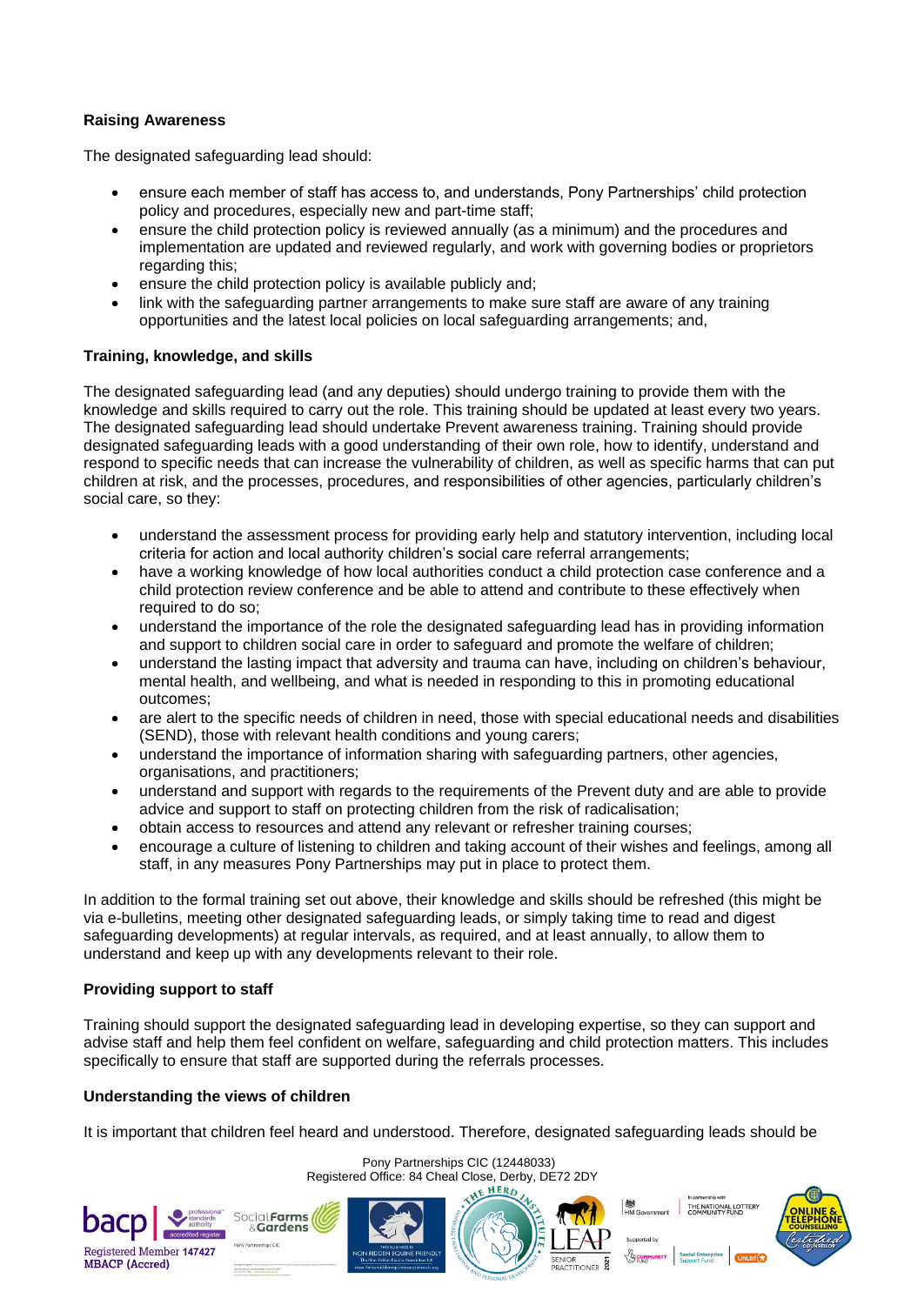supported in developing knowledge and skills to:

- encourage a culture of listening to children and taking account of their wishes and feelings, among all staff, and in any measures the Pony Partnerships may put in place to protect them.
- understand the difficulties that children may have in approaching staff about their circumstances and consider how to build trusted relationships which facilitate communication.

#### **Holding and sharing information**

The critical importance of recording, holding, using, and sharing information effectively is set out in Parts one, two and five of KCSIE (2021) and therefore the designated safeguarding lead should be equipped to:

- understand the importance of information sharing with the safeguarding partners, other agencies, organisations, and practitioners;
- understand relevant data protection legislation and regulations, especially the Data Protection Act 2018 and the UK General Data Protection Regulation (UK GDPR);
- be able to keep detailed, accurate, secure written records of concerns and referrals and understand the purpose of this record-keeping.

#### **Availability**

During term time the designated safeguarding lead (or a deputy) will always be available (during office hours) for staff in Pony Partnerships to discuss any safeguarding concerns. Whilst generally speaking the designated safeguarding lead (or deputy) would be expectedto be available in person, it is a matter for Pony Partnerships, working with the designated safeguarding lead, to define what "available" means and whether in exceptional circumstances availability via phone and or Skype or other such media is acceptable. It is amatter for individual settings and the designated safeguarding lead to arrange adequate and appropriate cover arrangements for any out of hours/out of term activities.

Taken from Keeping Children Safe in Education 2021 pages 143-149

Dacc Registered Member 147427 **MBACP** (Accred)









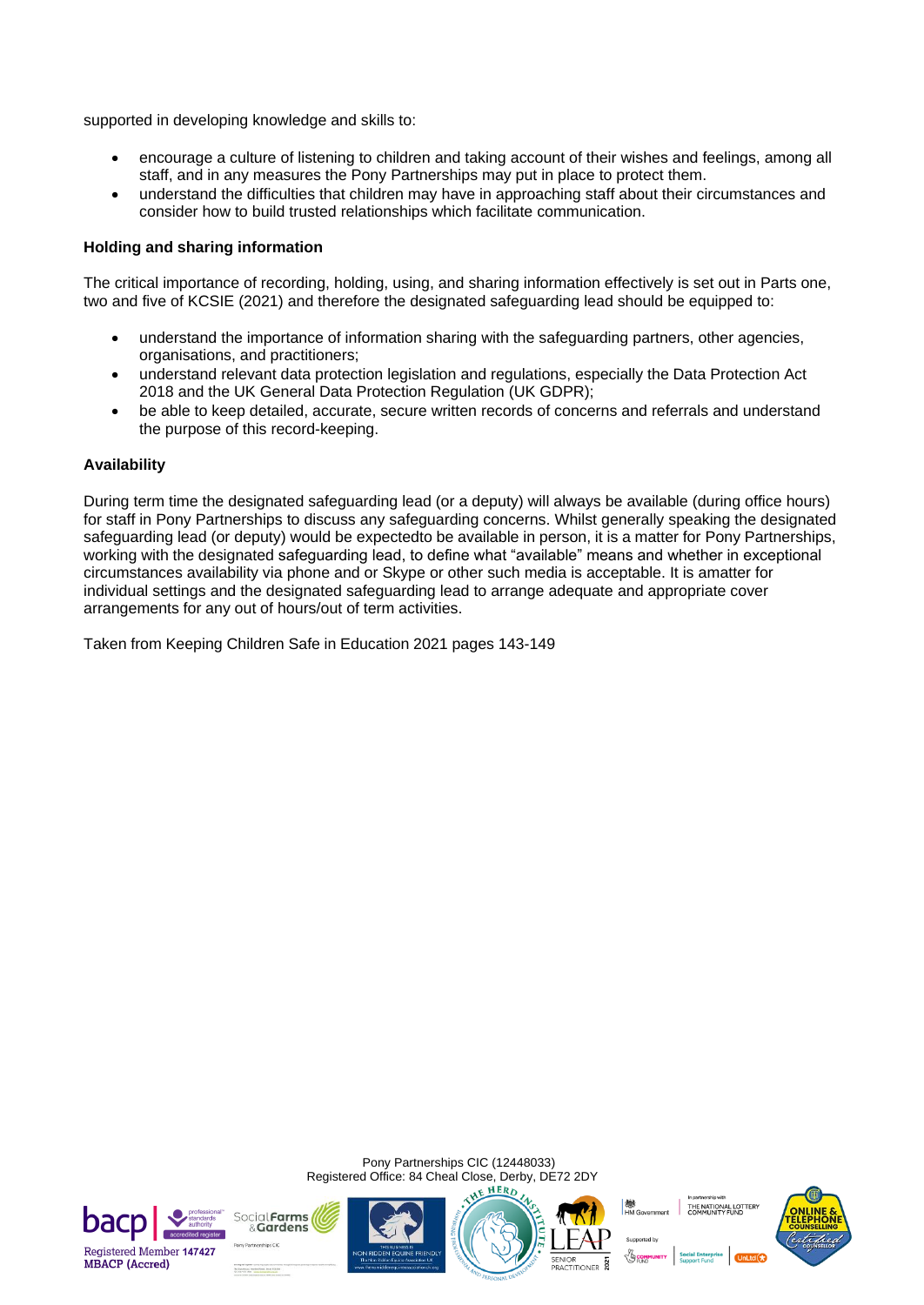

 $^{\rm 2}$ Early help means providing support as soon as a problem emerges at any point in a child's life. Where a child would benefit from co-ordinated early help, an early help inter-agency assessment should be arranged. Chapter one of Working Together to Safeguard Children provides detailed guidance on the early help process.

<sup>3</sup> Referrals should follow the process set out in the local threshold document and local protocol for assessment. Chapter one of Working Together to Safeguard Children.

4 Under the Children Act 1989, local authorities are required to provide services for children in need for the purposes of safeguarding and promoting their welfare. Children in need may be assessed under section 17 of the Children Act 1989. Under section 47 of the Children Act 1989, where a local authority has reasonable cause to suspect that a child is suffering or likely to suffer significant harm, it has a duty to make enquiries to decide whether to take action to safeguard or promote the child's welfare. Full details are in Chapter one of Working Together to Safeguard Children. <sup>5</sup> This could include anniving for an Emergency Protection Order (EPO)







हैं<br>// Government COMMUNITY FUND

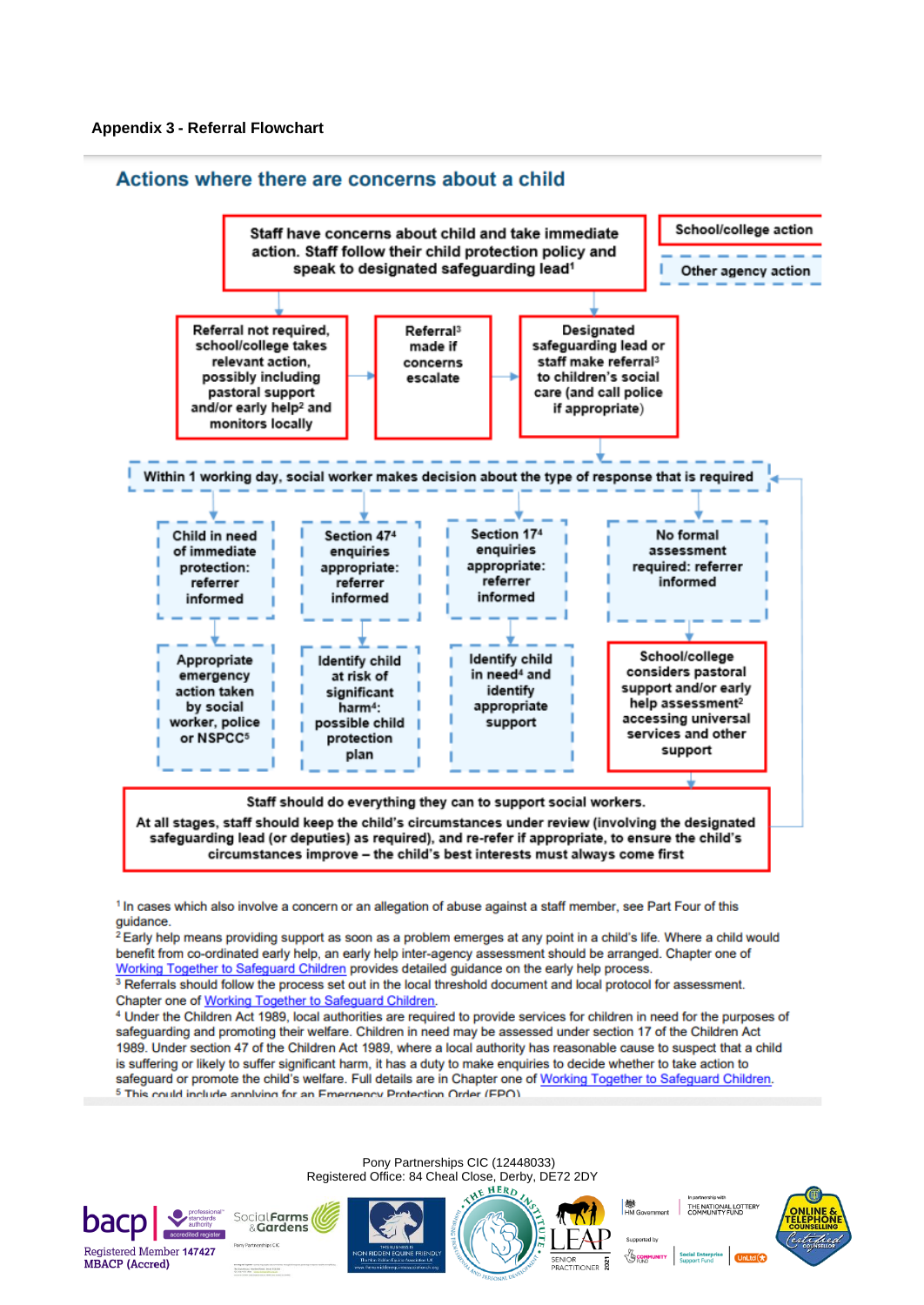# **Appendix 4 Local safeguarding information:Derby/Derbyshire**

## **Getting help**

#### Derbyshire Police

If you believe that a child or an adult is at immediate risk of harm and in need of protection then you should call the Police - 999, straight away.

Alternatively if you want advice from the Police and the child or adult is not in immediate need of protection, you can call the Police on the telephone number 101.

#### **Children's Social Care in Derby and Derbyshire**

If you are a practitioner and wish to talk to a Social Worker about ways to engage children and families in early help and/or whether thresholds for Social Care or Early Help have been met, please ring the area where the child lives:

- In Derbyshire Starting Point Consultation and Advice Service for Professionals 01629 535353. The service operates Monday to Friday from 8am – 6pm.
- In Derby City Children's Services Professional Consultation Line 07812 300329. The service operates Monday to Friday 10am to 4pm.

If you are concerned about a child's welfare or worried they are being abused, you should make a referral to Children's Social Care in the area where the child lives.

- In Derbyshire via Starting Point Telephone contact to Starting Point 01629 533190 or via an online [referral.](https://www.derbyshire.gov.uk/social-health/children-and-families/support-for-families/starting-point-referral-form/starting-point-request-for-support-form.aspx)
- In Derby City:

o

- $\circ$  Urgent referrals via Initial Response Team during normal working days between 9 am and 5 pm on 01332 641172. At all other times concerns can be discussed with Careline who can be contacted on 01332 956606. Remember: all telephone referrals should be followed up within 48 hours using the [Derby Children's Social Care Online Referral System.](https://myaccount.derby.gov.uk/en/service/report_concerns_about_a_child)
- o Non-urgent concerns should be submitted via the [Derby Children's Social Care Online](https://myaccount.derby.gov.uk/en/service/report_concerns_about_a_child)  [Referral System.](https://myaccount.derby.gov.uk/en/service/report_concerns_about_a_child) Online referrals will only be checked during normal working days between 9am and 5pm, only urgent referrals made via 01332 956606 will be responded to out of hours, on weekends and bank holidays.

Please note that the link to the online referral system takes you to a 'My Account Register or login page'. To quickly access the referral form you can click on the continue without an account link, or if you prefer you can create an account prior to completing the referral form.

For more information see [Making a referral to Social Care procedure.](https://myaccount.derby.gov.uk/en/service/report_concerns_about_a_child)

Please do not keep your worries to yourself

[The Derby and Derbyshire Safeguarding Children Procedures](http://derbyshirescbs.proceduresonline.com/index.htm) set out in detail how concerns about the welfare of children are looked into and gives information about local contacts, including where staff can get further advice and information. More information is available on the page.

[What to do if you're worried a child is being abused is national guidance for practitioners that sets](https://www.ddscp.org.uk/media/derby-scb/content-assets/documents/procedures/guidance-docs/What_to_do_if_you_re_worried_a_child_is_being_abused.pdf) out the main steps to take to safeguard children.

## **Think Family**

You may also be concerned about the welfare of an adult living in the same home.

If you are the victim of abuse, or you think you know someone who is being or has been abused, it is really important to get help and advice or make a referral:

Pony Partnerships CIC (12448033)

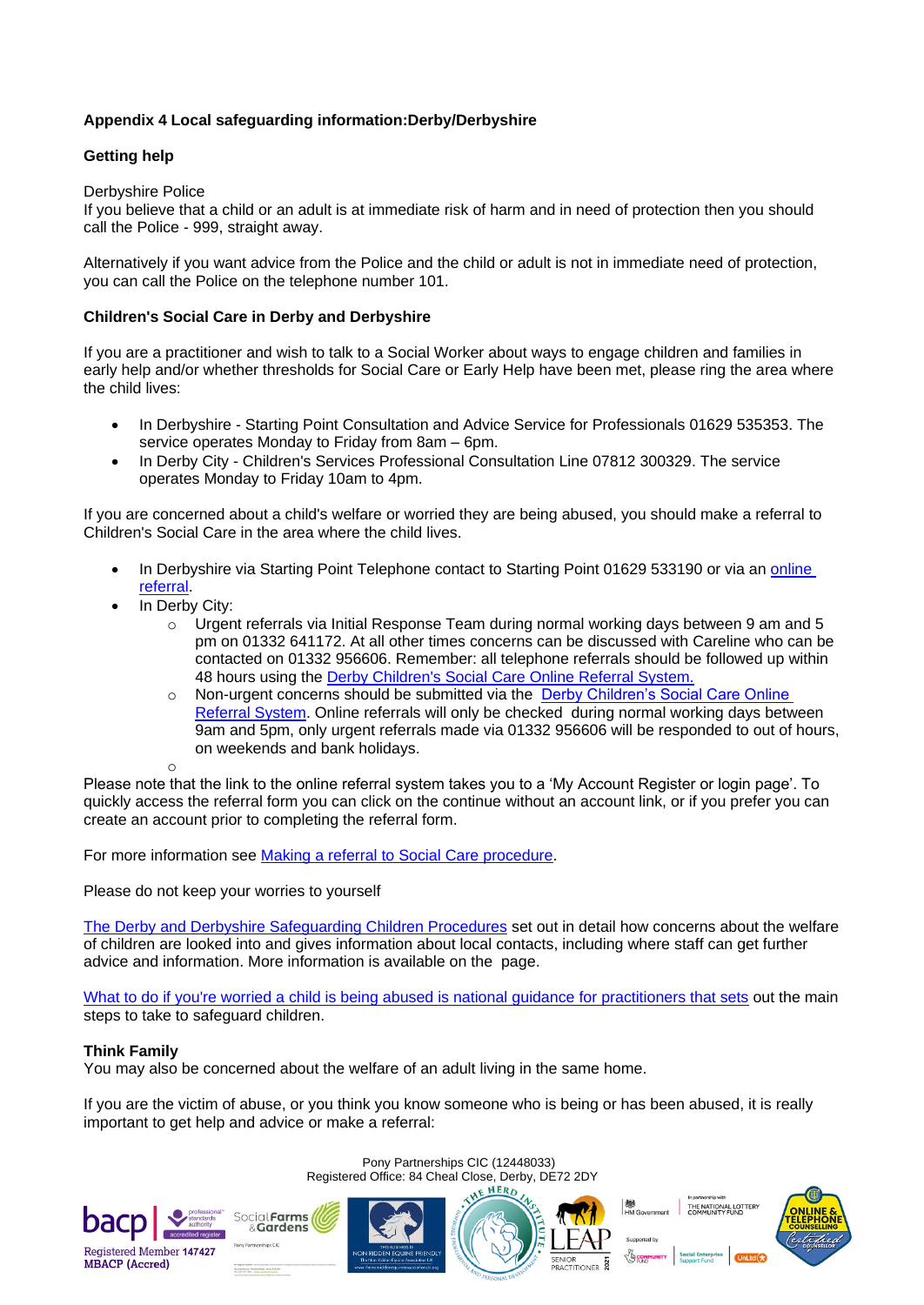- In Derbyshire this should be via Call Derbyshire 01629 533190 between 8am and 8pm Monday to Friday, and between 9.30am and 4pm on Saturdays. Outside these times contact the out of hours service 01629 532600.
- In Derby City contact Adults, Health and Housing, during normal working days between 9 am and 5 pm on 01332 640777. At all other times concerns can be discussed with Careline who can be contacted on 01332 956606.

More information about safeguarding adults at risk can be found on the Derby Safeguarding Adult Board [website](http://www.derbysab.org.uk/) or [Derbyshire Safeguarding Adults Board website.](https://www.derbyshiresab.org.uk/home.aspx)











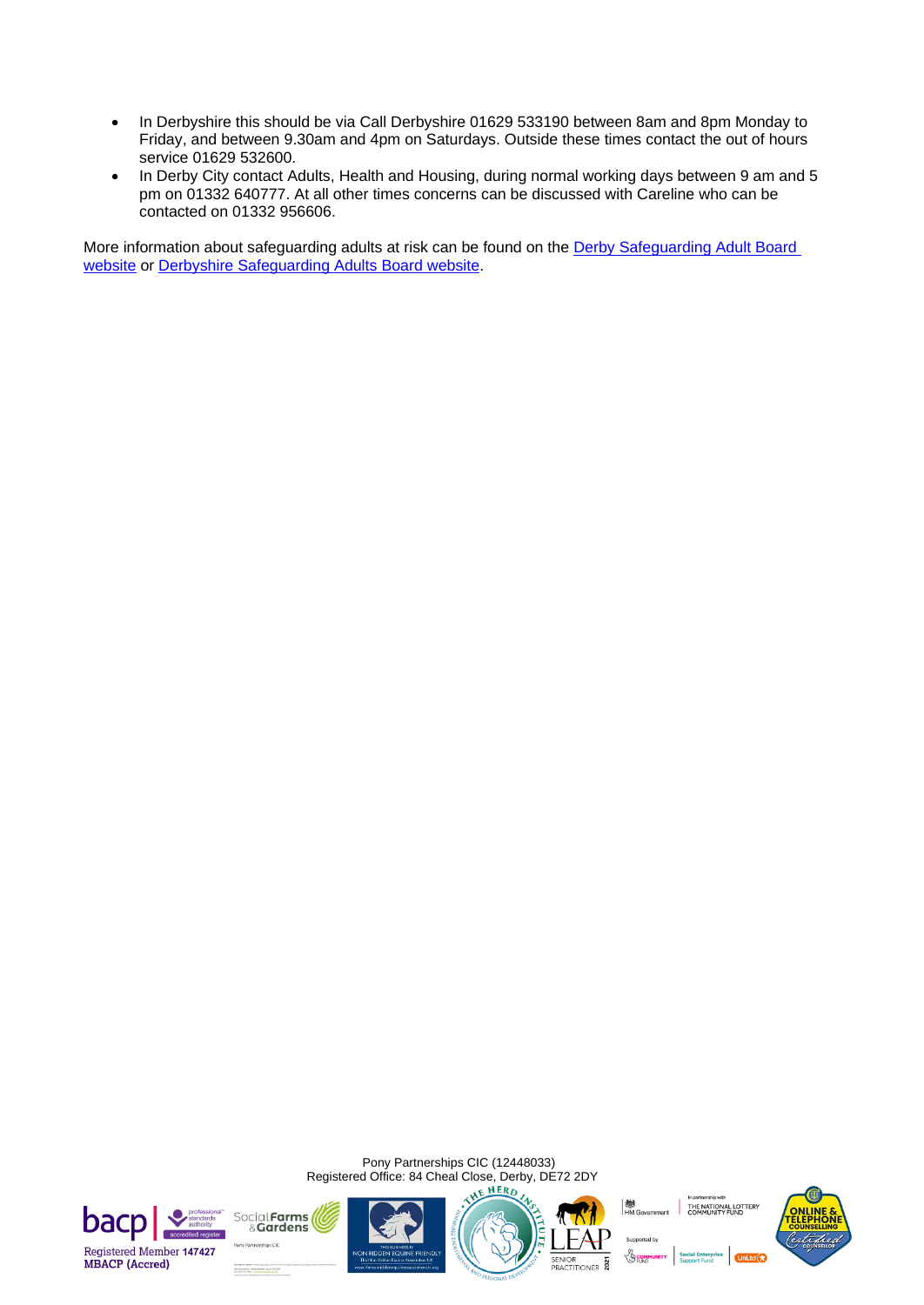## **Appendix 5 Local safeguarding information: Nottingham/Nottinghamshire**

If you are concerned about a child contact Children's Social Care tel: 0300 500 80 80

In an emergency outside of office hours please call our emergency duty team on tel: 0300 456 4546

If you work for Nottinghamshire County Council or one of our partner agencies see the Multi-Agency Safeguarding Hub (MASH) page

In an emergency dial 999, if less urgent phone 101.

Or visit: [National Society for the Prevention of Cruelty to Children \(NSPCC\)](https://www.nspcc.org.uk/keeping-children-safe/reporting-abuse/) **[Childline](http://www.childline.org.uk/Talk/Pages/ContactingChildLine.aspx)** Green Card - [Indicators of possible child abuse](https://nscp.nottinghamshire.gov.uk/media/41zevvb3/green-card-indicators-of-possible-child-abuse.pdf?alId=425588) [PDF]

If you are concerned about someone who works with children See Chapter 7 of the Safeguarding Children [Procedures](https://nscp.nottinghamshire.gov.uk/media/41zevvb3/green-card-indicators-of-possible-child-abuse.pdf?alId=425588) and contact the Local Authority Designated Officer (LADO) via 0115 977 3921.

If you are not sure whether a child is being abused you can discuss the circumstances with us or with someone else who works with children, such as a teacher, health visitor or the NSPCC. All professionals who work with children have a responsibility to safeguard them and will know how to help.

> al Farms & Gardens

Dacl

Registered Member 147427<br>MBACP (Accred)





Pony Partnerships CIC (12448033)

THE NATIONAL LOTTERY